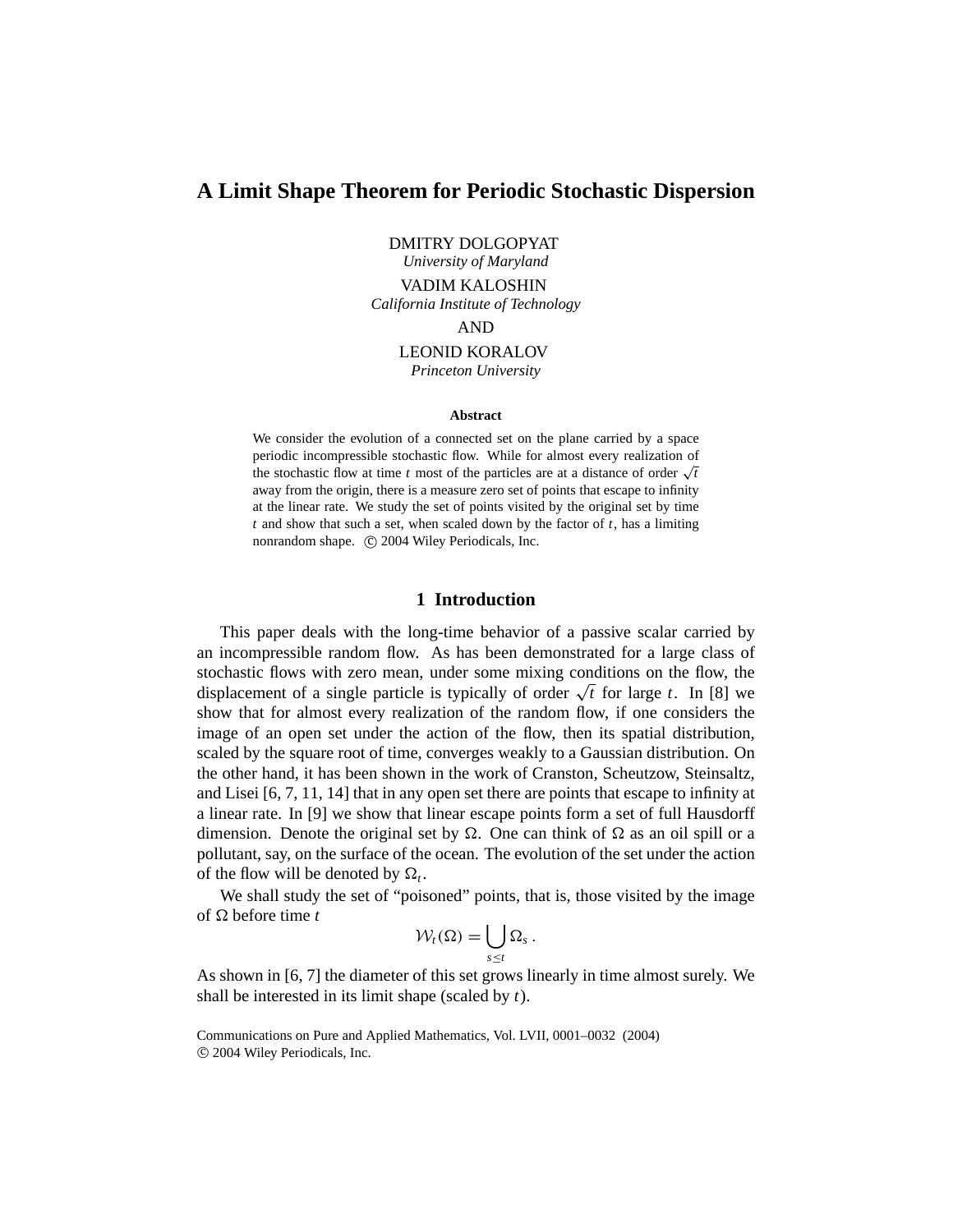Consider a stochastic flow of diffeomorphisms on  $\mathbb{R}^2$  generated by a finitedimensional Brownian motion

(1.1) 
$$
dx_t = \sum_{k=1}^d X_k(x_t) \circ d\theta_k(t) + X_0(x_t)dt
$$

where  $X_0, \ldots, X_d$  are  $C^{\infty}$  smooth, divergence free, periodic vector fields and  $\vec{\theta}(t) = (\theta_1(t), \dots, \theta_d(t))$  is a standard  $\mathbb{R}^d$ -valued Brownian motion with filtration  $\mathcal{F}_t$ . Let  $f_{t,u}x$  be the solution at time *u* of the stochastic flow (1.1) with the initial data  $x_t = x$ .

We impose several assumptions on the vector fields  $X_0, \ldots, X_d$ , which are stated in the next section (cf. [8]). All those, except the assumption of zero drift, are *nondegeneracy assumptions* and are satisfied for a generic set of vector fields  $X_0, \ldots, X_d$ .

The main result of this paper is the following:

THEOREM 1.1 (Shape Theorem) *Let the original set be bounded and contain a continuous curve with positive diameter. Under Assumptions* A *through* E *from Section* 1.1 *on the vector fields, there is a compact, convex, nonrandom set* B*, independent of*  $\Omega$ , *such that for any*  $\varepsilon > 0$  *almost surely* 

(1.2)  $(1 - \varepsilon)t\mathcal{B} \subset \mathcal{W}_t(\Omega) \subset (1 + \varepsilon)t\mathcal{B}$ 

*for all sufficiently large t.*

In [8] we prove that for a uniform initial measure on a curve, the image of the measure under the flow is asymptotically Gaussian. In Section 3 we use a result of this type, together with subadditivity arguments, to obtain a linear lower bound on the expected time for the image of the curve to reach a faraway point. We then show that this bound in turn implies the lower bound in  $(1.2)$  for the set  $\mathcal{W}_t$ .

The key element in the proof of the upper bound of  $(1.2)$  for  $W_t$  is to show that the set  $W_t$  for large t is almost independent of the original set (which, as will be demonstrated, can be taken to be a curve). In order to prove this, we show that given two bounded curves  $\gamma$  and  $\gamma'$ , we can almost surely find a contour that contains  $\gamma'$  inside and that consists of a finite number of integer shifts of  $\gamma_t$ , and a finite number of stable manifolds of the stochastic flow  $(1.1)$  (whose length tends to zero as they evolve with the flow). In this way we see that if a point is visited by the image of  $\gamma'$ , then its small neighborhood is earlier visited by the image of  $\gamma$ .

In Section 4 we describe the construction of the contour and provide the proof of the upper bound of (1.2). Section 2 contains necessary preliminaries. Some more technical estimates are collected in appendices.

#### **1.1 Nondegeneracy Assumptions**

In this section we formulate a set of assumptions on the vector fields  $X_0, \ldots, X_d$  that, in particular, imply the central limit theorem for measures carried by the flow (1.1) (see [8]). Such estimates are used in the proof of the shape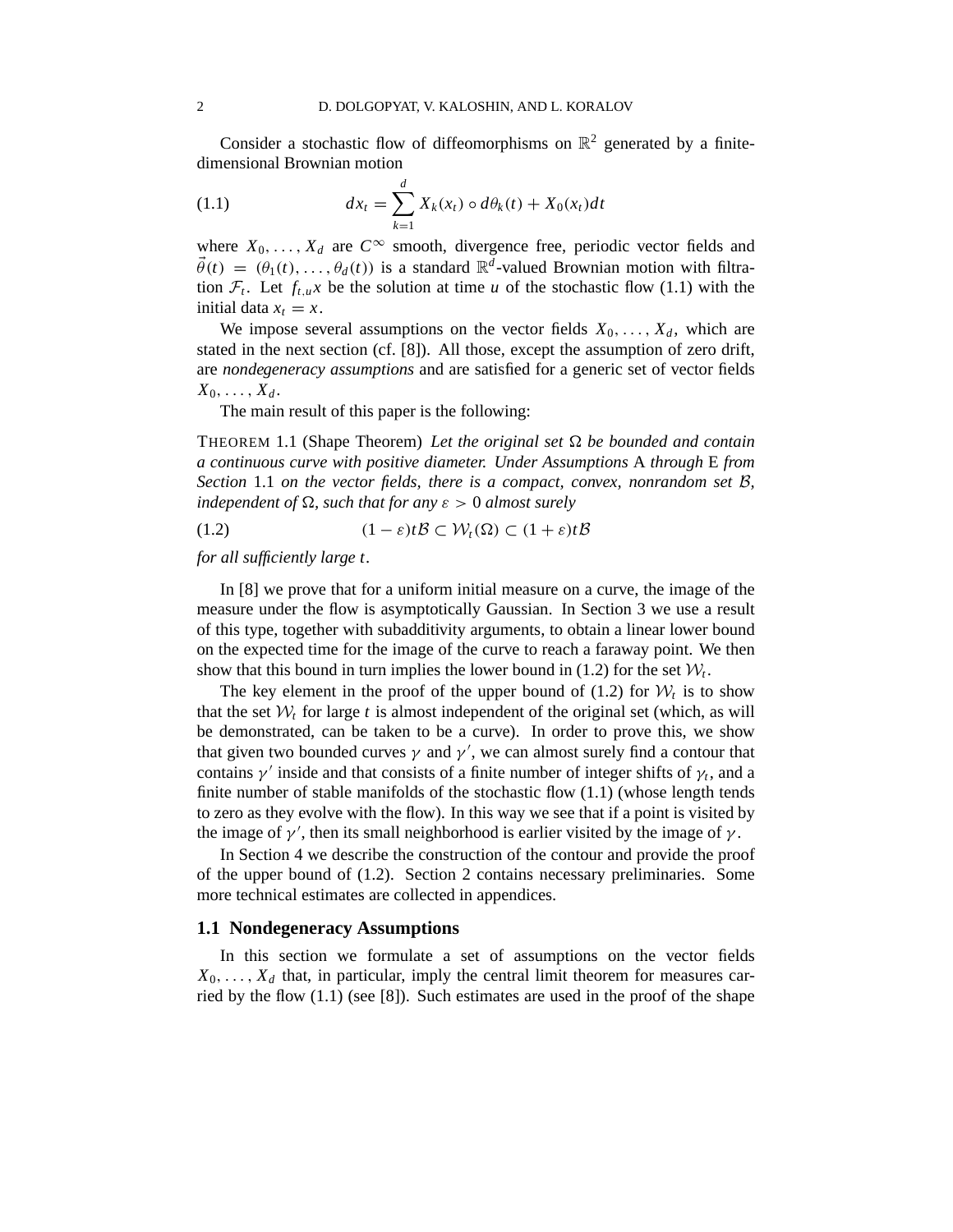theorem. Recall that  $X_0, \ldots, X_d$  are assumed to be periodic and divergence free. We shall assume that the period for all of the vector fields is equal to one.

Assumption A: *Strong Hörmander condition for*  $x_t$ . For all  $x \in \mathbb{R}^2$  we have

$$
Lie(X_1,\ldots,X_d)(x)=\mathbb{R}^2,
$$

where  $Lie(X_1, \ldots, X_d)(x)$  is the linear span of all possible Lie brackets of all orders formed out of  $X_1, \ldots, X_d$  at *x*. See Section 2.3 for consequences of the strong Hörmander condition for *x<sup>t</sup>* .

Denote the diagonal in  $\mathbb{T}^2 \times \mathbb{T}^2$  by

$$
\Delta = \{(x^1, x^2) \in \mathbb{R}^2 \times \mathbb{R}^2 : x^1 = x^2 \pmod{1}\}.
$$

Assumption B: *Strong Hörmander condition for the two-point motion*. The generator of the two-point motion  $\{(x_t^1, x_t^2) : t > 0\}$  is nondegenerate away from the diagonal  $\Delta$ , meaning that the Lie brackets made out of  $(X_1(x^1), X_1(x^2))$ ,  $\ldots$ ,  $(X_d(x^1), X_d(x^2))$  generate  $\mathbb{R}^2 \times \mathbb{R}^2$ .

To formulate the next assumption we need additional notation. Let  $Dx_t$ :  $T_{x_0}$  $\mathbb{R}^2 \to T_{x_t}$  $\mathbb{R}^2$  be the linearization of  $x_t$  at *t*. We need the strong Hörmander condition for the process  $\{(x_t, Dx_t) : t > 0\}$ . Denote by  $TX_k$  the derivative of the vector field  $X_k$  thought of as the map on  $T \mathbb{R}^2$  and by  $S \mathbb{R}^2 = \{v \in T \mathbb{R}^2 : |v| = 1\}$ the unit tangent bundle on  $\mathbb{R}^2$ . If we denote by  $\tilde{X}_k(v)$  the projection of  $TX_k(v)$ onto  $T_v S \mathbb{R}^2$ , then the stochastic flow (1.1) on  $\mathbb{R}^2$  induces a stochastic flow on the unit tangent bundle *S*R <sup>2</sup> defined by the following equation:

$$
d\tilde{x}_t = \sum_{k=1}^d \tilde{X}_k(\tilde{x}_t) \circ d\theta_k(t) + \tilde{X}_0(\tilde{x}_t)dt.
$$

With this notation we have the following condition:

Assumption C: *Strong Hörmander condition for*  $(x_t, Dx_t)$ . For all  $v \in S\mathbb{R}^2$  we have

$$
\mathrm{Lie}(\tilde{X}_1,\ldots,\tilde{X}_d)(v)=T_v\mathrm{S}\mathbb{R}^2.
$$

Let  $L_{X_k} X_k(x)$  denote the derivative of  $X_k$  along  $X_k$  at the point *x*. Notice that 1  $\frac{1}{2}\sum_{k=1}^{d} L_{X_k} X_k + X_0$  is the deterministic component of the stochastic flow (1.1) rewritten in Ito's form. Conditions A through C guarantee that the flow (1.1) has Lyapunov exponents and one of them is positive (see Section 2.5). We require that the flow have no deterministic drift, which is expressed by the following condition:

Assumption D: *Zero drift*.

(1.3) 
$$
\int_{\mathbb{T}^2} \left( \frac{1}{2} \sum_{k=1}^d L_{X_k} X_k + X_0 \right) (x) dx = 0.
$$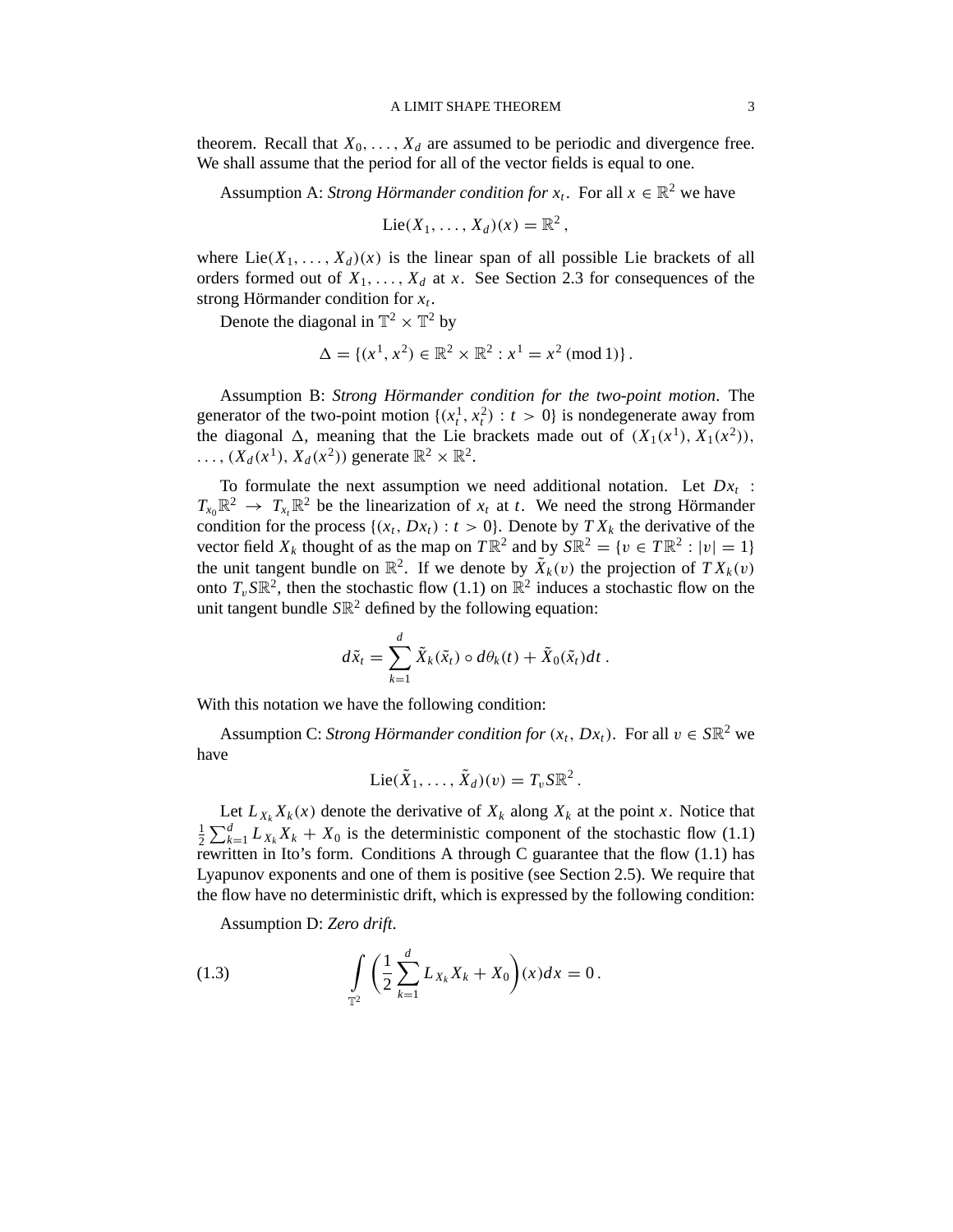We further require that

(1.4) 
$$
\int_{\mathbb{T}^2} X_k(x) dx = 0, \quad k = 1, ..., d.
$$

The last assumption is concerned with the geometry of the stream lines for one of the vector fields  $X_1, \ldots, X_d$ . Fix a coordinate system on the 2-torus  $\mathbb{T}^2 = \{x =$  $(x_1, x_2)$  mod 1}. Since the vector fields have zero mean and are divergence free, there are periodic *stream* functions  $H_1, \ldots, H_d$  such that  $X_k(x) = (-H'_{x_2}, H'_{x_1})$ . We require the following:

Assumption E: *Morse condition on the critical points of H*1. All of the critical points of  $H_1$  are nondegenerate.

Functions with this property are called *Morse functions*. In Appendix E we show that a generic function has this property.

#### **2 Background**

In this section we collect some background information used throughout the paper.

# **2.1 Frostman Lemma**

Given a probability measure  $\nu$ , let  $I_p(\nu)$  denote its *p*-energy

(2.1) 
$$
I_p(\nu) = \iint_{\mathbb{R}^2 \times \mathbb{R}^2} \frac{d\nu(x) d\nu(y)}{|x - y|^p}
$$

Given a compact set  $\Omega \in \mathbb{R}^2$ , the *q*-Hausdorff measure  $H^q(\Omega)$  of it is defined as follows: For any  $\varepsilon > 0$  denote by  $U_{\varepsilon}$  the set of balls of radius at most  $\varepsilon$  covering . Denote by *R*<sup>ε</sup> the set of radii of balls from *U*<sup>ε</sup> and let

.

(2.2) 
$$
H^{q}(\Omega) = \liminf_{\varepsilon \to 0} \inf_{U_{\varepsilon}} \sum_{r \in R_{\varepsilon}} r^{q},
$$

where the infimum is taken over all  $U_{\varepsilon}$  covers. We shall use the following fact from fractal geometry.

LEMMA 2.1 [12, theorem 8.8 and inequalities on p. 109] *Given positive q*, *p*, *m, and l with*  $q > p$  *there exists a constant*  $J = J(q, p, m, l)$  *such that if*  $\Omega \in \mathbb{R}^2$  *is a set with* diam( $\Omega$ ) < *l and the q-Hausdorff measure*  $H^q(\Omega) \geq m$ , then there is a *measure*  $\nu$  *on*  $\Omega$  *of*  $p$ -energy  $I_p(\nu) \leq J$ .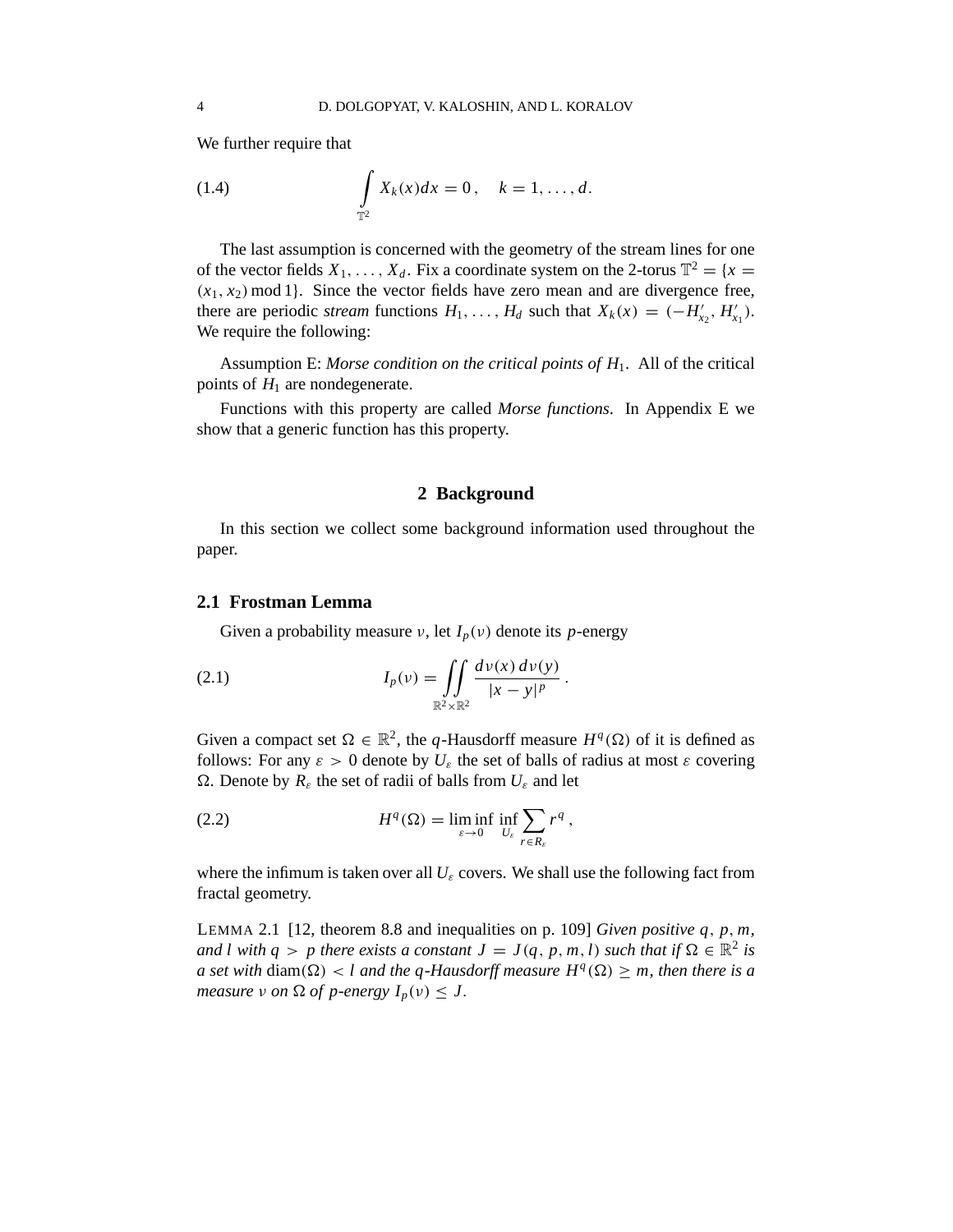#### **2.2 Markov-Martingale Bound**

The following estimate will be repeatedly used in the paper.

LEMMA 2.2 *Let* {ξ*j*}*<sup>j</sup>*∈Z<sup>+</sup> *be a sequence of random variables such that*

$$
\mathbb{E}(\xi_{j+1} \mid \xi_1 \ldots \xi_j) \leq 0\,,
$$

*and that for any m the sequence*  $\{\mathbb{E}|\xi_j|^m\}_j$  *is bounded by a constant*  $K_m$ *. Then for any*  $\varepsilon > 0$  *there exists*  $\kappa = \kappa(\varepsilon, m, K_m) > 0$  *such that for each*  $n \in \mathbb{Z}_+$  *we have* 

$$
\mathbb{P}\bigg\{\sum_{j=1}^n \xi_j \geq \varepsilon n\bigg\} \leq \kappa n^{-m}.
$$

PROOF: Define a set of random variables  $\{\zeta_j\} = \{\xi_j - \mathbb{E}(\xi_j \mid \xi_1 \cdots \xi_{j-1})\}_j$ . Then  $M_n = \sum_{j=1}^n \zeta_j$  is a martingale whose quadratic variation is equal to  $\langle M \rangle_n = \sum_{j=1}^n \zeta_j^2$ . By the martingale inequality  $j_{j=1}^n \zeta_j^2$ . By the martingale inequality

$$
\mathbb{E} M_n^{2m} \leq C_m \mathbb{E} \langle M \rangle_n^m \leq C_m' n^m.
$$

Therefore, by the Chebyshev inequality

$$
\mathbb{P}\bigg\{\sum_{j=1}^n \zeta_j \geq \varepsilon n\bigg\} \leq \mathbb{P}\big\{M_n^{2m} \geq (\varepsilon n)^{2m}\big\} \leq \kappa n^{-m}.
$$

Since  $\xi_j \le \zeta_j$  the result also holds for the original sequence  $\{\xi_j\}_j$ 

. — П

# **2.3 Positive Transition Density**

Let vector fields  $\{X_k\}_{k=0}^d$  be  $C^\infty$  smooth on a manifold *M*, and suppose they satisfy the strong Hörmander condition. For  $t > 0$  let  $p_t(x, dy)$  be time *t* transition probability for the process  $x_t$  defined in (1.1). Then by the Hörmander hypoellipticity principle

$$
p(x, y, t) = \frac{dp_t(x, y)}{dy}
$$

is a smooth function. By [10, theorem II.3] if  $M$  is compact then there exists a positive continuous function  $c(t)$ ,  $t > 0$ , such that  $p(x, y, t) \ge c(t)$ . (See also [4, corollary 3.1]).

## **2.4 Closeness to the Deterministic Control**

Let the vector fields  $\mathcal{X} = \{X_k\}_{k=1}^d$  be  $C^{\infty}$  smooth on  $\mathbb{T}^2$ , and suppose they satisfy the strong Hörmander condition. Define *L<sup>k</sup>* as follows. Let

$$
L_1 = \{X_1 \cdots X_d\}
$$

be the linear span of the vector fields. If  $L_{k-1}$  is already defined, let  $L_k$  be the union of *L<sup>k</sup>*−<sup>1</sup> with the set of Lie brackets

$$
L_k = L_{k-1} \cup \{ [X, Y], X, Y \in L_{k-1} \}.
$$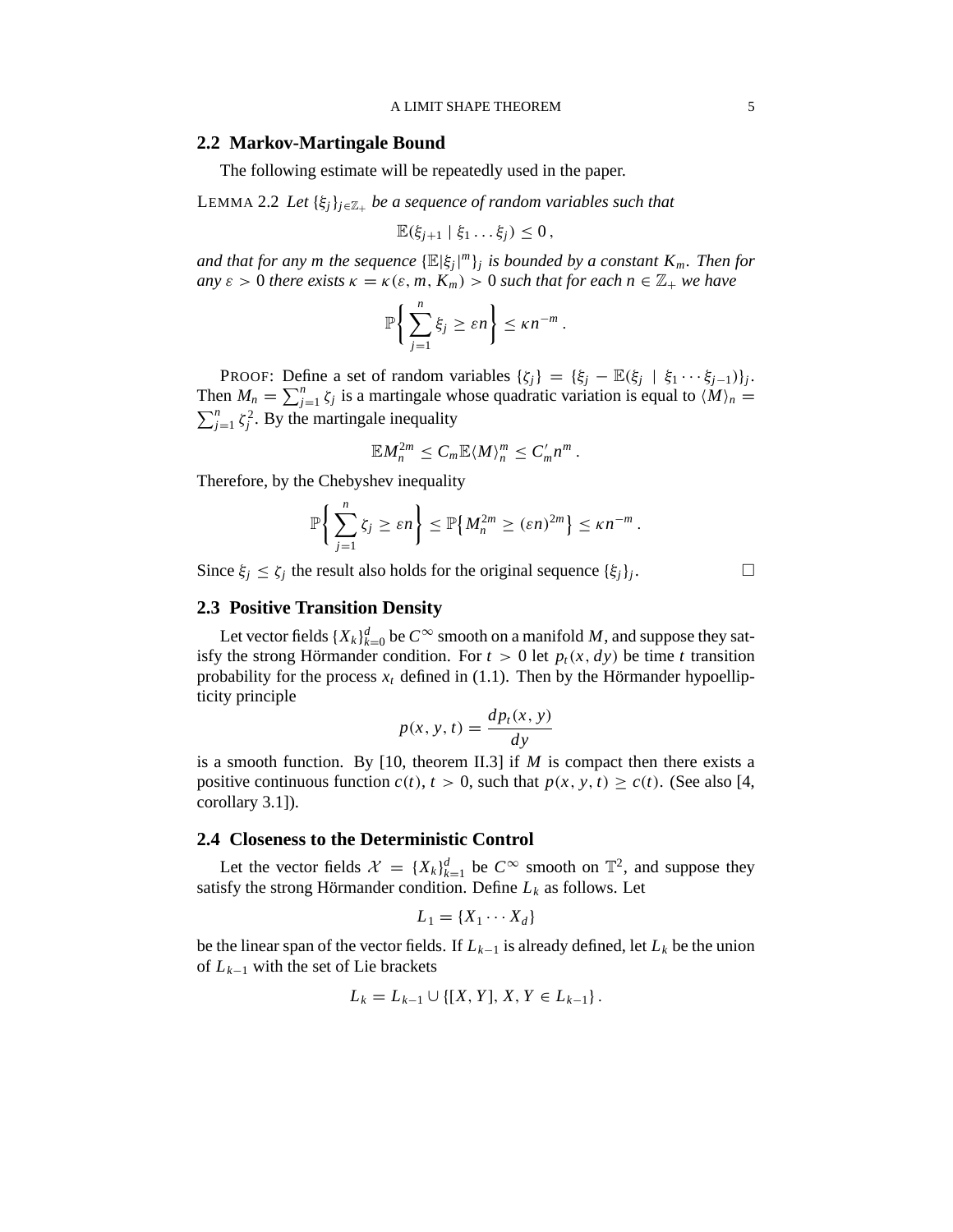Denote  $L = \bigcup_{k \in \mathbb{Z}_+} L_k$ . By X-simple control we mean a piecewise  $C^1$  map  $Z(t, x)$ from [0,1] to vector fields on  $\mathbb{T}^2$  such that on each piece  $Z(t, x) = v(t)Y(x)$  for some piecewise continuous function  $v(t)$  on [0,1] and  $Y \in L$ . If *Z* is a simple control, let  $\Phi(Z, t)$  denote the flow generated by  $\dot{x} = Z(t, x)$ .

The following is a slight generalization of [15]:

THEOREM 2.3 Let  $Z(t, x)$  be an X-simple control. Given  $\varepsilon > 0$  there exist  $\delta_1, \delta_2 > 0$  *such that for the stochastic flow* (1.1)

$$
\mathbb{P}\bigg\{\sup_{x\in\mathbb{T}^2,\,s\in[0,\delta_1]}\bigg|f_{0,s}x-\Phi\bigg(Z,\frac{s}{\delta_1}\bigg)x\bigg|<\varepsilon\bigg\}\geq\delta_2\,.
$$

The proof of this theorem is given in Appendix A.

## **2.5 Lyapunov Exponents**

For measure-preserving stochastic flows with condition A, Lyapunov exponents  $\lambda_1$  and  $\lambda_2$  exist by the multiplicative ergodic theorem. Since our vector fields are divergence free, the sum of Lyapunov exponents  $\lambda_1 + \lambda_2$  is zero (see, e.g., [3, p. 191]). Under conditions A through C the leading Lyapunov exponent is positive and almost surely does not depend on the initial vector. That is, there exists  $\lambda_1 > 0$  such that for all  $x$  and  $v$  for almost all realizations of  $(1.1)$ , we have

$$
\lambda_1 = \lim_{t \to \infty} \frac{1}{t} \log |df_{0,t} x(v)|,
$$

where  $f_{0,t}$ *x* is the solution at time *t* of the stochastic flow (1.1) with the initial data  $x_0 = x$ .

To see that  $\lambda_1$  is positive, we note that theorem 6.8 of [2] states that under condition A the maximal Lyapunov exponent  $\lambda_1$  can be zero only if one of the following two conditions is satisfied:

- (a) there is a Riemannian metric **d** invariant with respect to all  $X_k$ , or
- (b) there is a direction field  $v(x)$  on  $\mathbb{T}^2$  invariant with respect to all  $X_k$ .

However, (a) contradicts condition B. Indeed, (a) implies that all the Lie brackets of  $\{(X_k(x^1), X_k(x^2))\}_k$  are tangent to the leaves of the foliation

$$
\{(x^1, x^2) \in \mathbb{T}^2 \times \mathbb{T}^2 : \mathbf{d}(x^1, x^2) = \text{const}\}
$$

and don't form the whole tangent space. On the other hand (b) contradicts condition C, since (b) implies that all the Lie brackets are tangent to the graph of  $v$ . This positivity of  $\lambda_1$  is crucial for our approach.

#### **2.6 No Superlinear Growth**

We now state the lemma, proven in [7], which shows that  $\gamma_t$  cannot grow faster than linearly.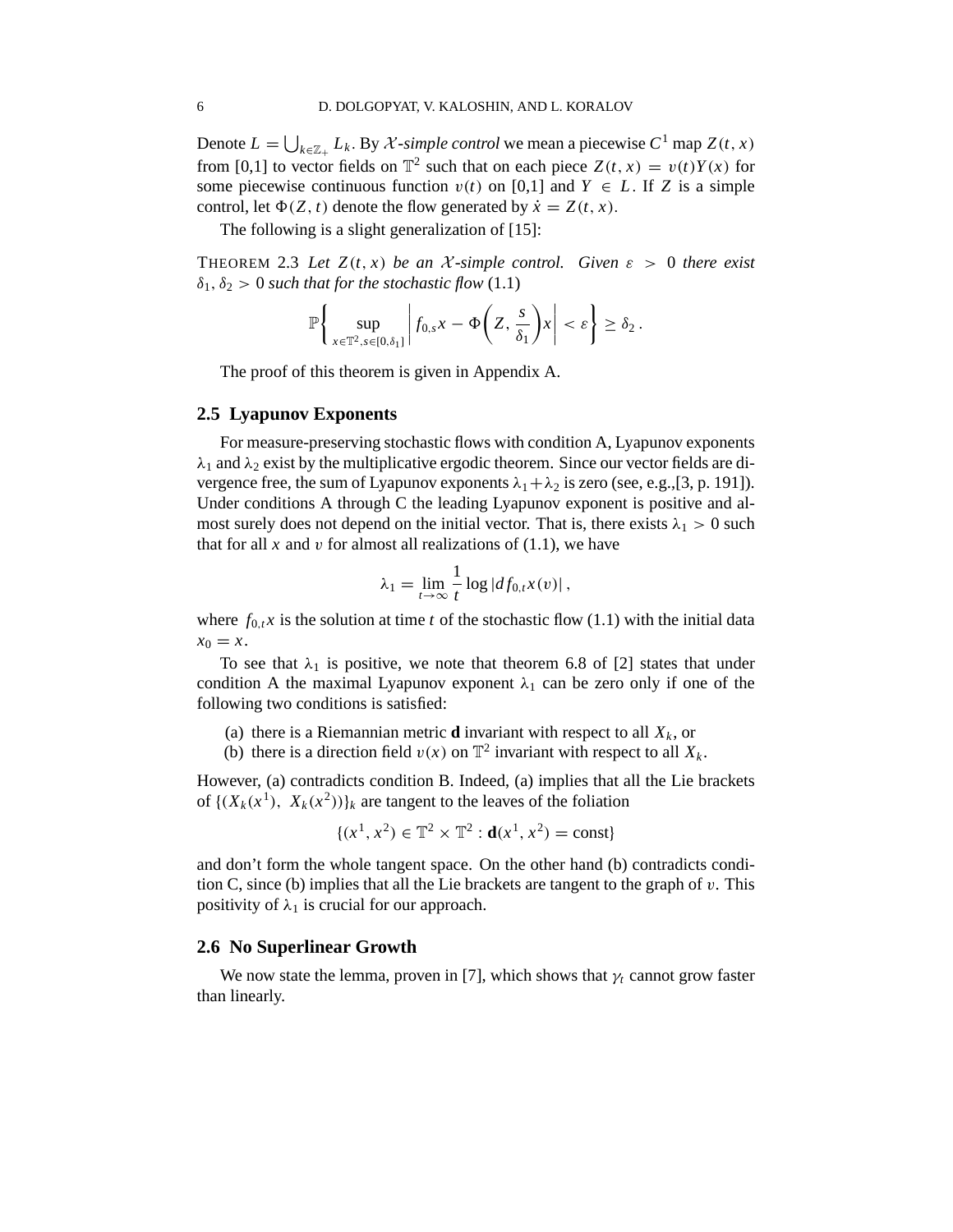LEMMA 2.4 [7] *Let* γ *be the initial curve and*

$$
\Phi_t = \sup_{x_0 \in \gamma} \sup_{0 \le s \le t} \|x_s - x_0\|.
$$

(i) *There is a constant C such that almost surely*

$$
\limsup_{t\to\infty}\frac{\Phi_t}{t}\leq C\,.
$$

(ii) *For any positive r and* α*, we have*

$$
\sup_{t\geq 1}\mathbb{E}\left(\exp\left[\frac{r\Phi_t^2}{t^2\max(1,\ln(\Phi_t/t))^{2+\alpha}}\right]\right)<\infty.
$$

Note that due to periodicity of the vector fields  $X_k$ , both estimates are uniform with respect to  $\gamma$ . Indeed, we could at first consider  $\gamma$  coinciding with the boundary of the periodicity cell, from where the statement follows for all  $\gamma$ .

#### **2.7 Central Limit Theorem**

The next lemma, proven in section 5 of [8], describes the speed of propagation of a measure carried by the flow. Recall (2.1).

LEMMA 2.5 [8] *Let v be a probability measure supported inside the ball*  $B_R(0) \subset$  $\mathbb{R}^2$  whose p energy is bounded for some  $p > 0$ , that is,

$$
(2.3) \tI_p(\nu) \leq C_p < +\infty.
$$

*Let f* (*x*) *be a continuous, nonnegative function with compact support. Then there exists a nondegenerate*  $2 \times 2$  *matrix D such that for any*  $\rho$ ,  $m > 0$  *there exists*  $T = T(f, p, C_p, R, \rho, m)$  *such that for all t* > *T* 

(2.4) 
$$
\mathbb{P}\left\{\left|\int\limits_{\mathbb{R}^2} f\left(\frac{x_t}{\sqrt{t}}\right) dv - \bar{f}\right| > \rho\right\} \leq t^{-m},
$$

*where*  $\bar{f}$  denotes the integral of  $f$  with respect to the Gaussian measure with zero *mean and variance D.*

PROOF: The last inequality of section 7 in [8] establishes (2.4) for functions of the form  $f(x) = \exp(i\xi x)$ . Also, lemma 12 of [8] shows that there exists *K* such that for all *m* we have

$$
\mathbb{P}\bigg\{\nu\bigg[\bigg(\frac{x_t}{\sqrt{t}}\bigg)^2 > K\bigg]\bigg\} \leq C_m t^{-m}.
$$

Let  $\tilde{R} = 2\sqrt{\sup |f|K\rho}$ . Then with probability at least  $1 - C_m t^{-m}$  we have

$$
\int_{|x_t| > \tilde{R}} f\left(\frac{x_t}{\sqrt{t}}\right) dv \le \frac{\rho}{4}
$$

.

We can uniformly approximate *f* on the ball  $B_{\tilde{R}}(0)$  by a trigonometric polyno-<br>al. which implies the result. mial, which implies the result.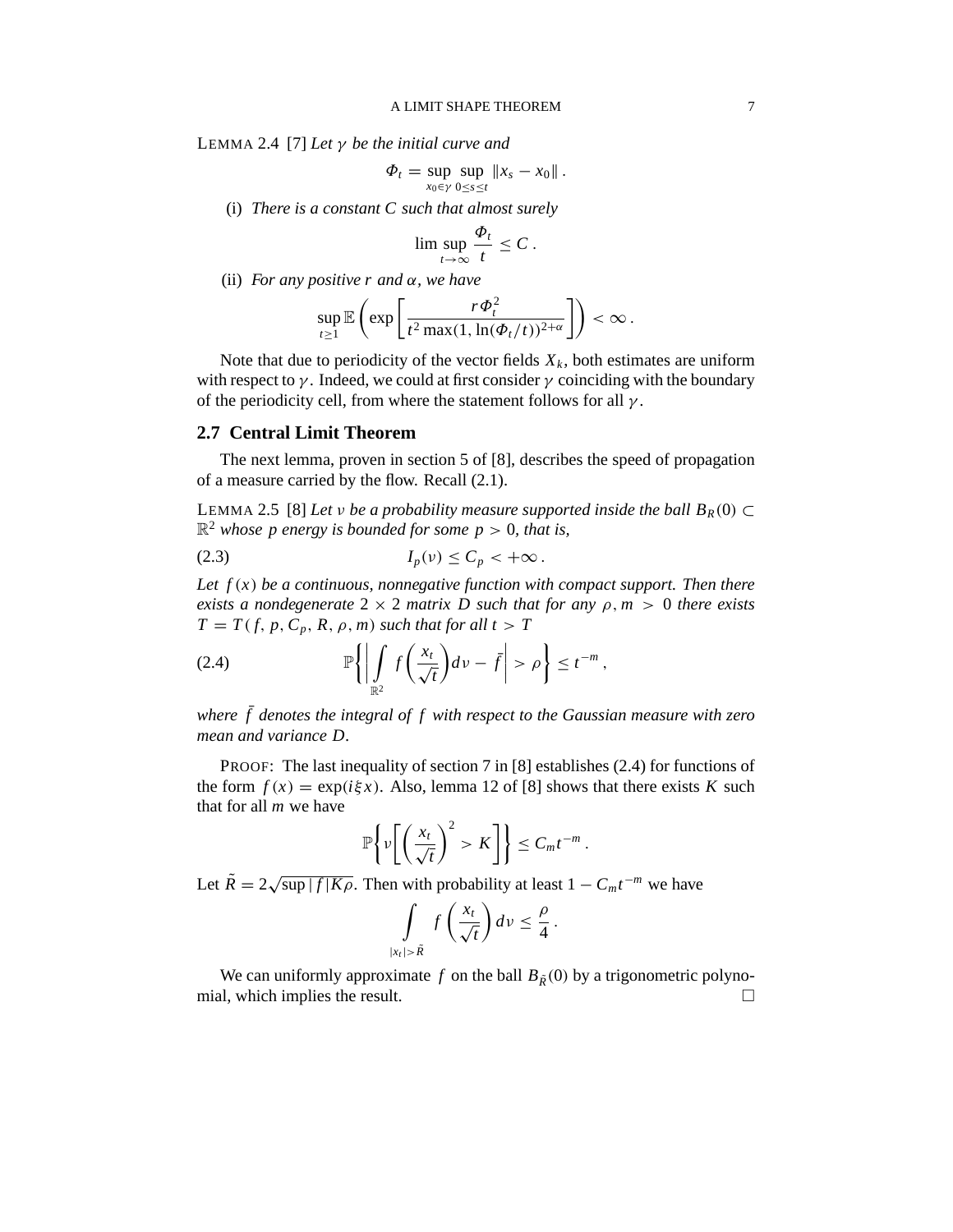We shall use the following important consequence of Lemma 2.5. We shall call a curve *long* if its diameter is bounded and greater than or equal to 1.

COROLLARY 2.6 *Given*  $\varepsilon > 0$  *and an integer*  $m > 0$  *there exist*  $C_m$  *and*  $T$  *such that if*  $\gamma$  *is a curve with* diam( $\gamma$ )  $\geq \varepsilon$  *then* 

$$
\mathbb{P}\{\gamma_t \text{ is long for all } t \geq T\} \geq 1 - C_m T^{-m}.
$$

PROOF: The condition diam( $\gamma$ )  $\geq \varepsilon$  implies that the 1-Hausdorff measure  $H^1(\gamma) \geq \varepsilon$ . Hence by the Frostman lemma there is a constant *a* > 0, independent of  $\gamma$ , and a measure  $\nu$  supported on  $\gamma$  such that  $I_{1/2}(\nu) \leq a$ . Take two nonnegative functions  $f_1$  and  $f_2$  with disjoint, compact, nonempty supports. By Lemma 2.5 for all *m* and  $N = N_m$  we have

$$
\mathbb{P}\{\gamma_n \cap \sqrt{n} \, \text{ supp}(f_j) \neq \varnothing \text{ for all } n \in \mathbb{N}, n \geq N\} \geq 1 - \text{const } N^{-m},
$$

that is, except for the set of small probability, diam( $\gamma_n$ )  $\geq$  const  $\sqrt{n}$  at integer moments of time. On the other hand, by Lemma 2.4 for all *m*

$$
\mathbb{P}\{\text{there is } t \in [n, n+1] \text{ such that } \mathcal{R}(\gamma_t, \gamma_n) \ge n^{1/4}\} \le \text{const } n^{-m},
$$

where  $\mathcal{R}(\gamma_t, \gamma_n) = \sup_{y \in \gamma_t} \inf_{x \in \gamma_n} \text{dist}(x, y)$ . Combining the last two inequalities, we obtain Corollary 2.6.

#### **3 Lower Bound**

#### **3.1 Linear Growth and an Estimate from Below**

Let the initial set be a curve  $\gamma \subset \mathbb{R}^2$ , and let *A* be a faraway point in the plane. We shall estimate the tail of the probability distribution of the time it takes for the curve to reach an *R*-neighborhood of *A* in terms of the distance between  $\gamma$  and *A* (the constant *R* will be selected later).

By Corollary 2.6 we may assume without loss of generality that the original curve is long. Given a long curve  $\gamma$  and a point *A*, we define  $\tau^R(\gamma, A)$  to be the first moment of time when the image of  $\gamma$  reaches the *R*-neighborhood of *A*, and at the same time the image of  $\gamma$  is long, that is

$$
(3.1) \qquad \tau^R(\gamma, A) = \inf\{t > 0 : \text{dist}(\gamma_t, A) \le R, \ \text{diam}(\gamma_t) \ge 1\}.
$$

PROPOSITION 3.1 *Consider a long curve*  $\gamma \in \mathbb{R}^2$ , and a point  $A \in \mathbb{R}^2$ . Let  $d =$ max $\{1, dist(A, \gamma)\}\$ . There is a constant  $R > 0$ , and for any positive integer m *there is*  $C_m > 0$ *, independent of*  $\gamma$ *, A, and d, for which* 

(3.2) 
$$
\mathbb{P}\left\{\tau^{R}(\gamma, A) > C_m \beta d\right\} \leq C_m \beta^{-m} d^{-m} \text{ for any } \beta > 1.
$$

The proof of Proposition 3.1 will rely on Lemma 3.2 stated below.

Choose  $A_0 \in \gamma$ . Now, given a triplet  $(A_0, \gamma_0, t_0)$ , where  $\gamma_0 = \gamma$  is a long curve in  $\mathbb{R}^2$ ,  $A_0$  is a point on  $\gamma$ , and  $t_0 = 0$  is the initial time, we define inductively the sequence  $\{(A_j, \gamma_j, t_j)\}$  as follows: Suppose that  $(A_j, \gamma_j, t_j)$  is defined so that

•  $\gamma_j$  is a connected interval of the image of  $\gamma_{j-1}$ , i.e.,  $\gamma_j \subset f_{t_{j-1}, t_j} \gamma_{j-1}$ ,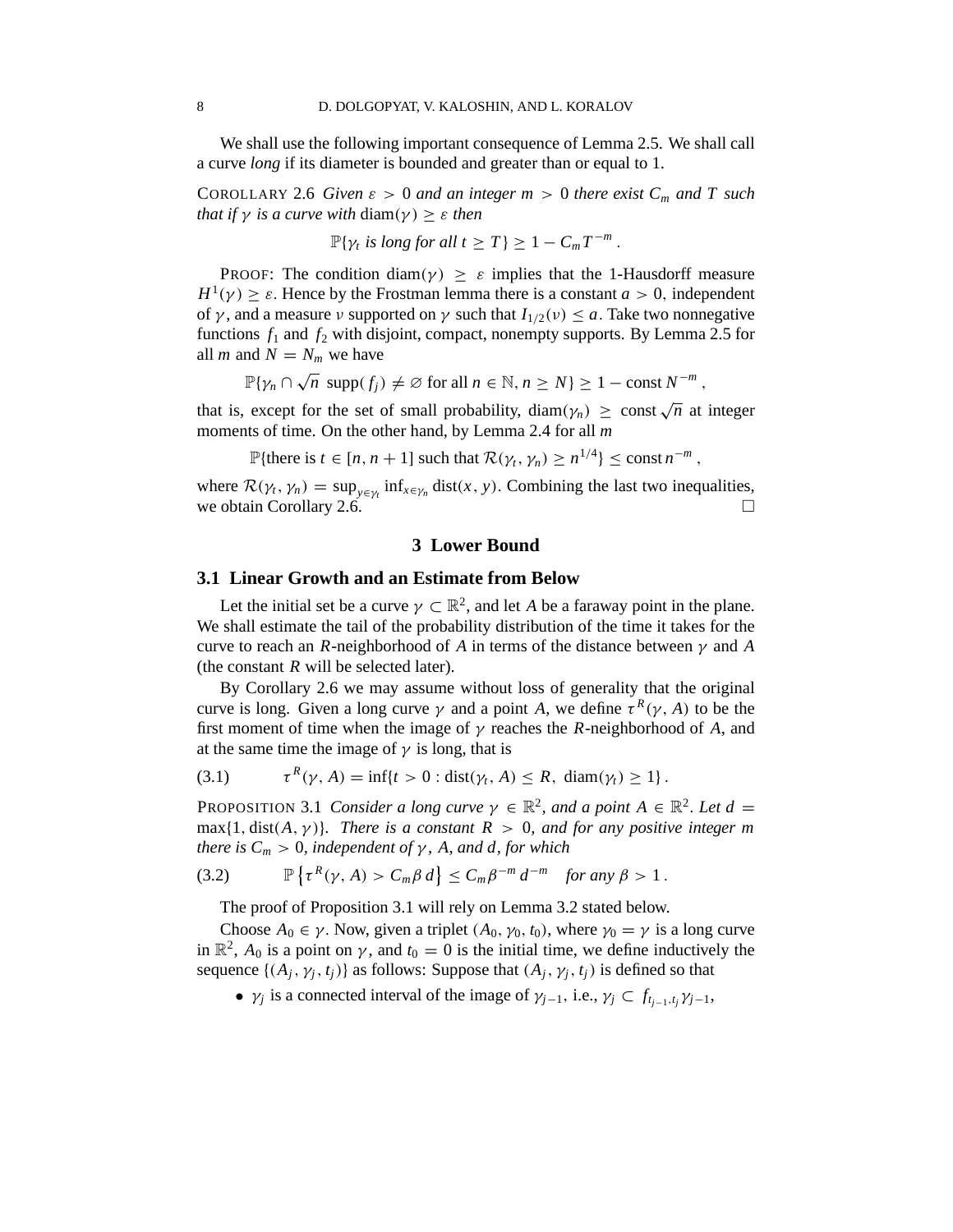

FIGURE 3.1

\n- $$
A_j \in \gamma_j
$$
, and
\n- $\gamma_j$  is long.
\n

Given  $\alpha \in (0, \frac{\pi}{2})$  $\frac{\pi}{2}$ ) define the truncated α-cone

(3.3) 
$$
K_j(\alpha) = \{x \in \mathbb{R}^2 : \text{dist}(x, A_j) \ge 1 \text{ and } \angle(xA_jA) \le \alpha\},
$$

where  $\angle(x A_j A)$  is the angle between the segments  $[A_j, x]$  and  $[A_j, A]$ . See Figure 3.1.

Let  $t_{j+1}$  be the first moment such that

- $t_{j+1} t_j \geq 1$ ,
- diam $(f_{t_j,t_{j+1}}\gamma_j) \geq 1$ , and
- $f_{t_j,t_{j+1}}\gamma_j \bigcap K_j(\alpha) \neq \emptyset$ .

Let  $A_{j+1}$  be an arbitrary point in  $\gamma_j(t_{j+1}) \cap K_j(\alpha)$ , let  $B_R(A_{j+1})$  denote the closed *R*-ball around  $A_{j+1}$ , and let  $\gamma_{j+1}$  be a long curve that satisfies

$$
A_{j+1}\in\gamma_{j+1}\subseteq f_{t_j,t_{j+1}}\gamma_j\cap B_1(A_{j+1})\,.
$$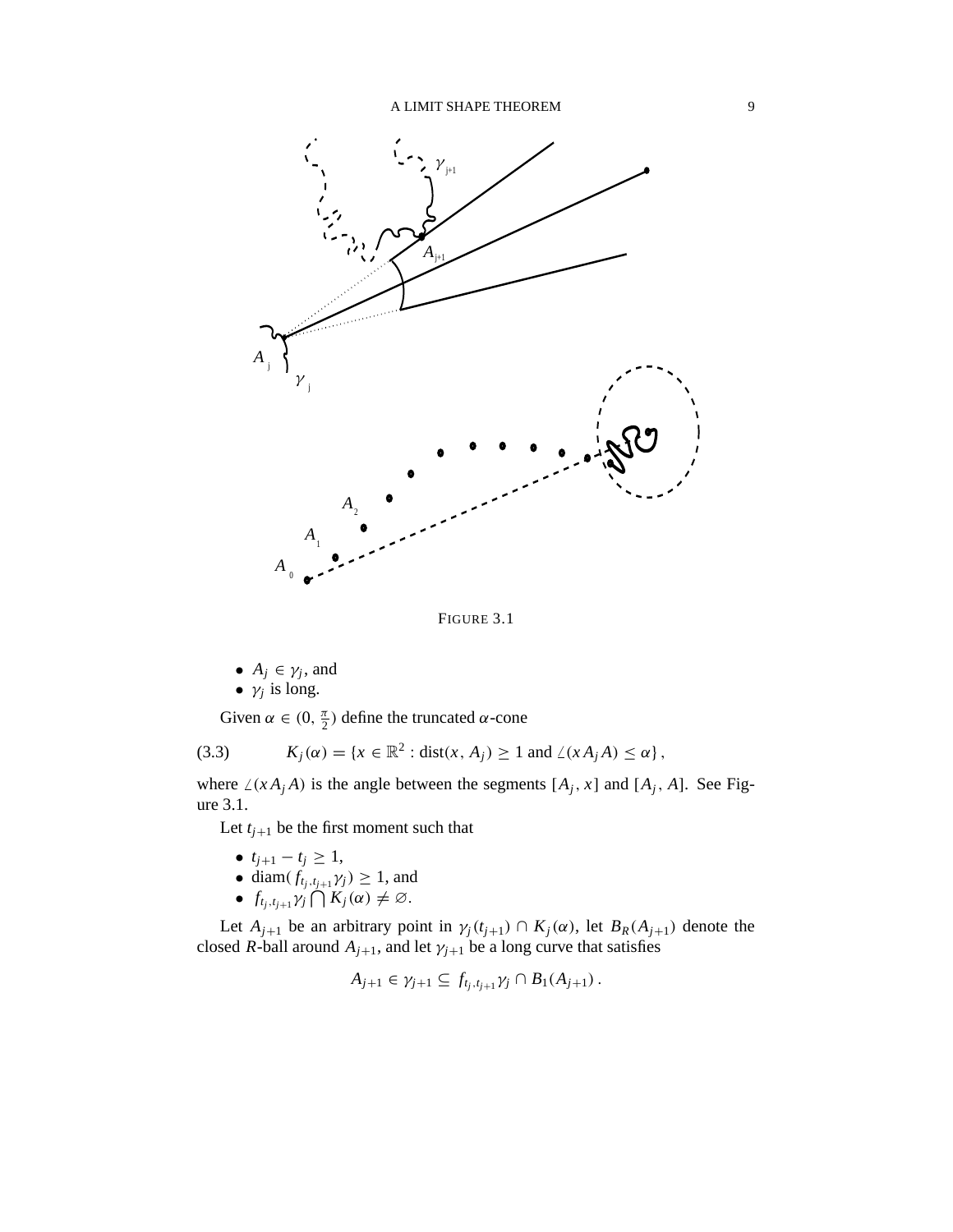LEMMA 3.2 *Fix*  $0 < \alpha < \frac{\pi}{2}$ *. For any positive integer m we have* 

$$
\mathbb{E}\big((t_{j+1}-t_j)^m\big)\mid \mathcal{F}_{t_j}\big)< C_m.
$$

PROOF: It is sufficient to prove that  $\mathbb{E}(t_1^m) < C_m$  with  $C_m$  independent of the original long curve  $\gamma_0$  and of the point *A*. Without loss of generality we may assume that the original curve is contained in a ball of radius 2 centered around the origin. Note that there is a finite set of functions with compact supports such that for any cone  $K_0(\alpha)$ , defined in (3.3), with the vertex inside  $B_2(0)$  there is a function *f* from this set for which *r* supp  $f \subset K_0(\alpha)$  for all  $r \geq 1$ .

Since  $\gamma_0$  is long, the Frostman lemma (Section 2.1) implies that there exists a probability measure  $\nu$  on  $\gamma_0$  whose  $\frac{1}{2}$ -energy is bounded; therefore Lemma 2.5 can be applied. Corollary 2.6 implies that for large *t* and for each of the functions from the finite set we have

$$
\mathbb{P}\{\gamma_t \cap \{\sqrt{t} \text{ supp } f\} = \varnothing\} \leq t^{-m}.
$$

Since for *t*  $\geq 1$  for one of the functions we have that  $\{\sqrt{t} \text{ supp } f\} \subset K_0(\alpha)$ , we get that for  $t \geq T$ 

$$
\mathbb{P}\{\gamma_t \cap K_0(\alpha) = \varnothing\} \leq t^{-m}.
$$

Corollary 2.6 implies that for large *t*

$$
\mathbb{P}\{\text{diam}(\gamma_t) < 1\} \leq t^{-m}.
$$

Since  $m$  is arbitrary, this implies the required result.  $\Box$ 

PROOF OF PROPOSITION 3.1: Let  $r_j = \text{dist}(A_j, A)$ . There exist positive constants *R* and *K* such that if  $r_0 > R$ , then  $\mathbb{E}(r_1 - r_0) \leq -K$ . Indeed, due to lemmas 2.4 and 3.2, the tail of the distribution of  $dist(A_0, A_1)$  decays faster than any power, uniformly in  $A_0$ ,  $\gamma_0$ . By selecting *R* large enough and *K* small enough, we can assure that  $dist(A_1, A) < dist(A_0, A) - 2K$  with probability arbitrarily close to 1. The contribution to the expectation from the complementary event is estimated using the decay of the tail of the distribution of dist( $A_0$ ,  $A_1$ ).

Let  $\sigma \in \mathbb{N}$  be the first moment when  $r_j \leq R$ ,  $\sigma = \min_j \{r_j \leq R\}$ . Then

(3.4) 
$$
S_j = r_{\min(j,\sigma)} + K \min(j,\sigma)
$$

is a supermartingale. Notice that by Lemmas 2.4 and 3.2 the sequence  $\xi_i = S_i$  − *S*<sub>*j*−1</sub> satisfies the assumptions of Lemma 2.2 with the constant  $K_m$ , and  $K_m$  can be chosen independently of the distance *d*. Therefore, there is  $\kappa > 0$  such that

$$
\mathbb{P}\left\{r_{\min(j,\sigma)} + K\min(j,\sigma) \ge \frac{Kj}{2} + d\right\} \le \kappa j^{-m} \quad \text{for all } j \ge 1.
$$

Take an arbitrary  $\beta > 1$  and let  $j_0 = \left[\frac{2d}{K}\beta\right] + 1$ . Since  $r_{\min(j_0, \sigma)}$  is nonnegative, the event  $\{\sigma \geq j_0\}$  is contained in the event

$$
\left\{r_{\min(j_0,\sigma)} + K \min(j_0,\sigma) \geq \frac{Kj_0}{2} + d\right\}.
$$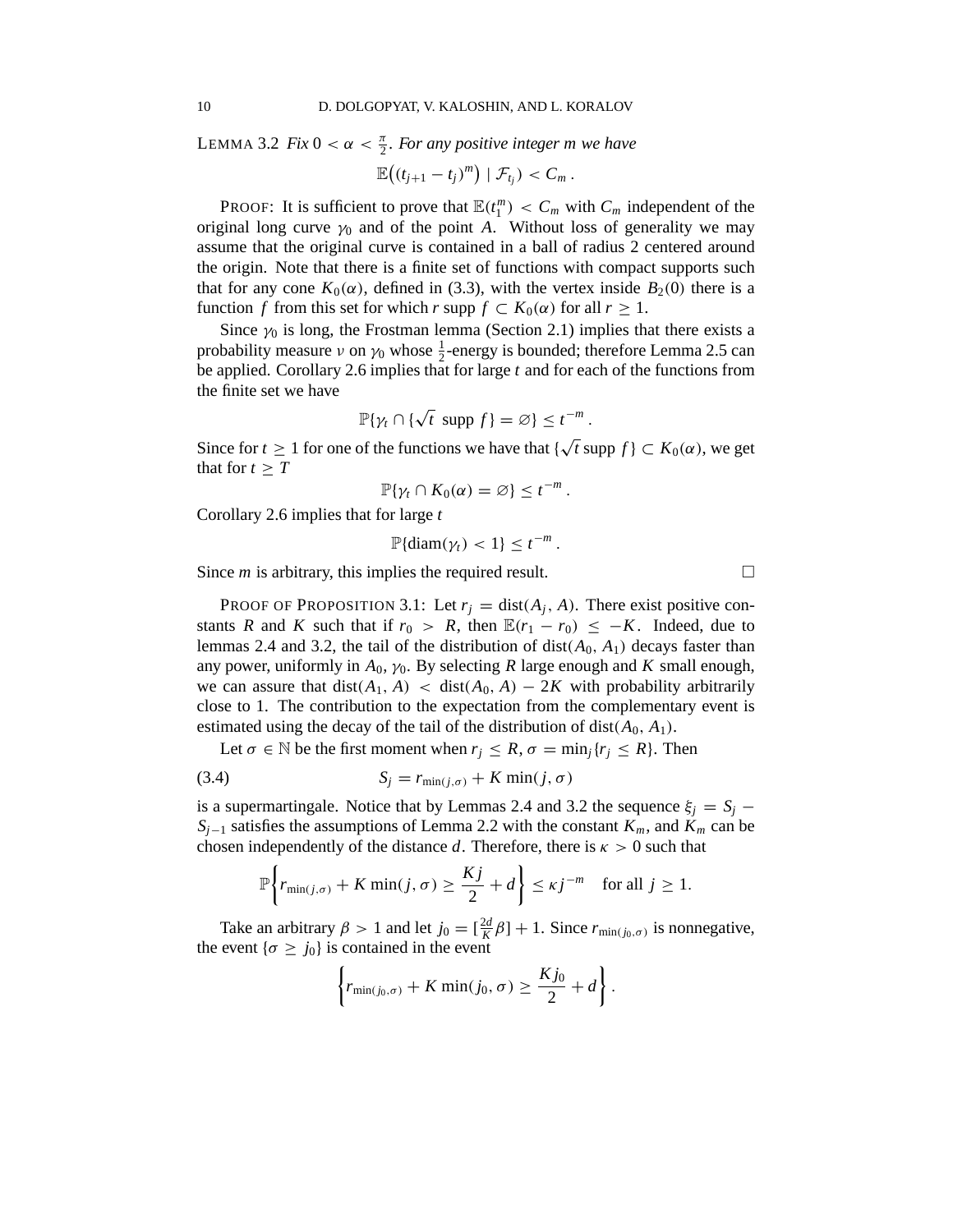Thus,

$$
\mathbb{P}\{\sigma \geq j_0\} \leq \kappa j_0^{-m}.
$$

We conclude that for some  $\tilde{C}_m > 0$ 

(3.5) 
$$
\mathbb{P}\{\sigma \geq \tilde{C}_m \beta d\} \leq \tilde{C}_m \beta^{-m} d^{-m} \text{ for } \beta, d > 1.
$$

This inequality is different from (3.2) in that (3.5) provides an estimate for the number of steps, rather than time, needed to reach an *R*-neighborhood of *A*. By Lemma 3.2 we can apply Lemma 2.2 with  $\xi_n = t_{n+1} - t_n - C$  for some positive C to obtain that for any  $m$  there exists  $\kappa$  such that

$$
\mathbb{P}\{t_n \geq 2Cn\} \leq \kappa n^{-m}.
$$

This, together with (3.5), implies the statement of the proposition.  $\Box$ 

Let  $W_t^R(\gamma)$  be the *R*-neighborhood of  $W_t(\gamma)$ , that is, the set of points whose *R*-neighborhood is visited by the image of the original set before time *t*,

$$
\mathcal{W}_t^R(\gamma) = \{x \in \mathbb{R}^2 : \text{dist}(x, \gamma_s) \leq R \text{ for some } s \leq t\}.
$$

COROLLARY 3.3 *There exist positive constants c and R such that almost surely* for  $t$  large enough  $\mathcal{W}_t^R(\gamma)$  contains the ball of radius  $ct$  centered at the origin, i.e.,  $B_{ct}(0) \subset \mathcal{W}_t^R(\gamma)$  *for large t*.

**PROOF:** Consider a covering of  $B_{ct}(0)$  by balls of radius  $R/2$ . By Proposition 3.1 for each of the balls of radius  $R/2$ , the probability that it is not visited by the curve by time *t* decays faster than any power of *t*, provided that *c* is small enough and *R* is large enough. On the other hand, for each *c* and *R* the number of balls needed to cover  $B_{ct}(0)$  grows like  $t^2$  times a constant. Therefore, the probability that the *R*-neighborhood of some point in  $B_{ct}(0)$  is not visited by the curve before time *t* decays faster than any power of *t*. The corollary follows by the Borel-Cantelli lemma.

From now on we fix *R* for which Proposition 3.1 and Corollary 3.3 hold.

Note that the bounds we obtained in the proof of Proposition 3.1 are uniform over all long curves. Let us employ this fact in the following corollary. Let  $C_R$  be the family of long curves that lie completely inside  $B_{2R}(0)$  (we may assume that  $R > 1$ ).

COROLLARY 3.4 *The family of stopping times, defined in* (3.1)*,*

$$
\left\{\frac{\tau^R(\gamma, t\nu)}{t}\right\}_{t\geq 1, ||\nu||=1, \gamma \in C_R}
$$

*is uniformly integrable.*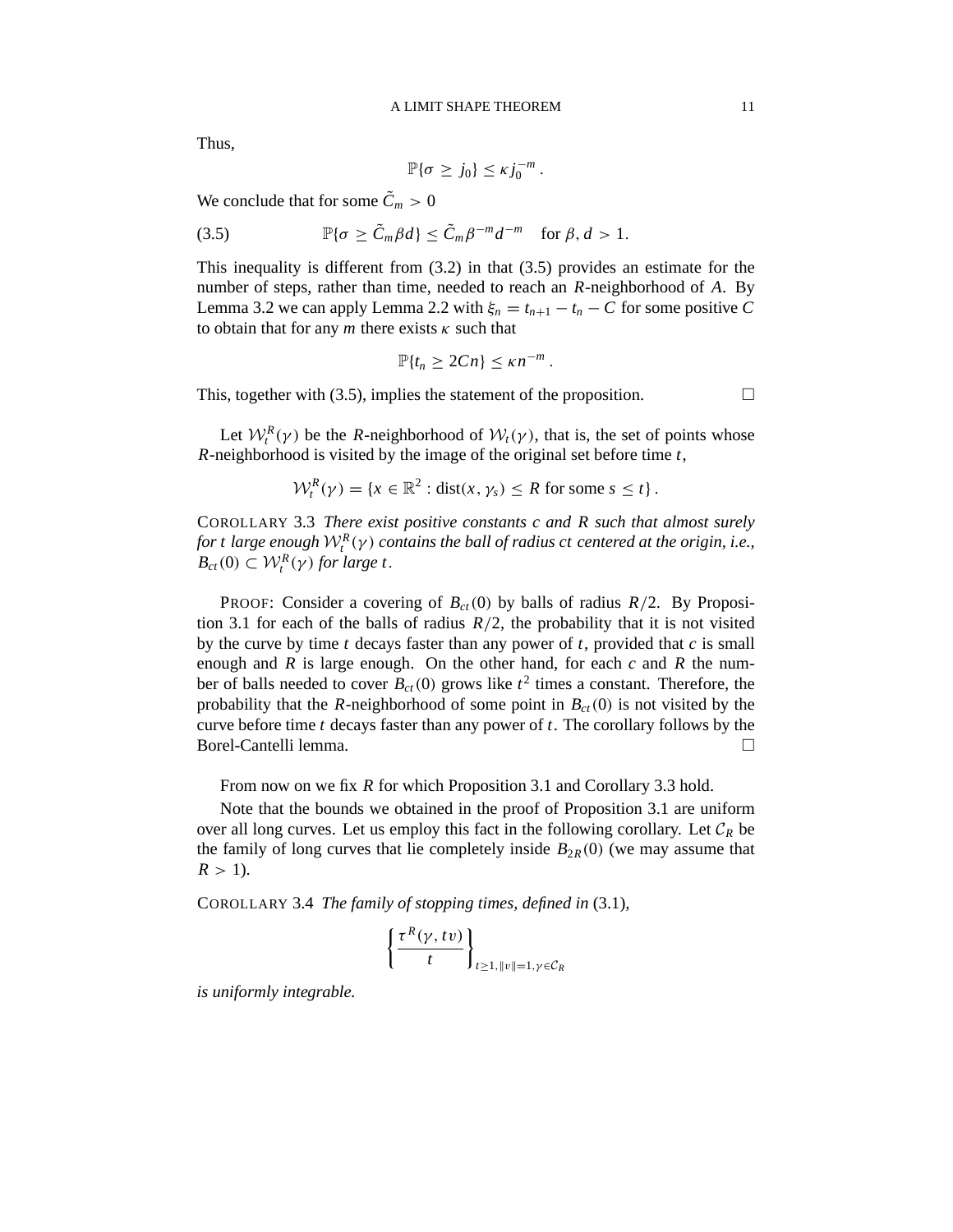#### **3.2 Stable Norm**

We shall now use the asymptotics of the stopping time  $\tau^R$  defined in (3.1) in order to define the limiting shape  $\mathcal{B} \subset \mathbb{R}^2$ . Recall that  $\tau^R$  is the time it takes a curve to reach the *R*-neighborhood of a faraway point. Consider

$$
|v|^R = \sup_{\gamma \in C_R} \mathbb{E} \tau^R(\gamma, v).
$$

The stationarity of the underlying Brownian motion and the periodicity of the vector fields imply that

$$
\mathbb{E}\tau^{2R}(\gamma,(t_1+t_2)v)\leq \mathbb{E}\tau^{R}(\gamma,t_1v)+\mathbb{E}\tau^{R}(\gamma_1,t_2v),
$$

where  $\gamma_1 \in C_R$  is some integer translation of a part of  $f_{0,\tau(\gamma,t_1\nu)}\gamma$ . By Proposition 3.1

$$
\mathbb{E}\tau^{R}(\gamma,(t_1+t_2)v)\leq \mathbb{E}\tau^{2R}(\gamma,(t_1+t_2)v)+C
$$

for some  $C > 0$ . It follows that the function  $|tv|^R + C$  is subadditive. Let

(3.6) 
$$
||v||^{R} = \lim_{t \to \infty} \frac{|tv|^{R}}{t}
$$

Similarly, for  $0 \leq s \leq 1$ ,

$$
|t(sv_1+(1-s)v_2)|^R \leq |tsv_1|^R + |t(1-s)v_2|^R + C,
$$

.

so

$$
||sv_1 + (1-s)v_2||^R \leq s ||v_1||^R + (1-s)||v_2||^R.
$$

Let  $\mathcal{B} = \{v \in \mathbb{R}^2 : ||v||^R \le 1\}$ . By the remarks above  $\mathcal{B}$  is convex. By Lemma 2.4  $\beta$  has nonempty interior. By Corollary 3.4  $\beta$  is compact. It will be shown that the norm  $||v||^R$  and the set B are independent of R.

LEMMA 3.5 *For any curve*  $\gamma \in C_R$ *, any*  $\varepsilon > 0$ *, and almost every realization of the Brownian motion*  $\vec{\theta}(t)$  *there exists*  $T = T(\gamma, \varepsilon, \vec{\theta}(t)) > 0$  *such that*  $(1 - \varepsilon)tB \subset$  $W_t^R(\gamma)$  *for*  $t \geq T$ .

**PROOF:** It suffices to show that for all v with  $||v||^R \le 1$  and any *m* there is  $C_m$ such that

(3.7) 
$$
\mathbb{P}\{\tau^R(\gamma, tv) \geq (1+\varepsilon)t\} \leq C_m t^{-m}.
$$

All the estimates below are uniform in v such that  $||v||^R = 1$ . By the definition of  $||v||^R$  there exists  $t_0$  such that

(3.8) 
$$
\mathbb{E}\tau^{R}(\gamma, tv) \leq t\left(1+\frac{\varepsilon}{3}\right)
$$

for any  $t \ge t_0$  and  $\gamma \in C_R$ . Define the stopping time  $\tau_1^R$  as

$$
\tau_1^R = \inf\{t > 0 : \gamma_t \cap B_R(t_0 v) \neq \emptyset; \ \operatorname{diam}(\gamma_t) \geq 1\}.
$$

Recall that  $B_R(t_0 v)$  is the *R*-ball centered at  $t_0 v$ . Let  $\gamma^{(1)}$  be a long part of  $\gamma_{\tau_1}$ contained in  $B_{2R}(t_0v)$  that has a nonempty intersection with  $B_R(t_0v)$ . Similarly,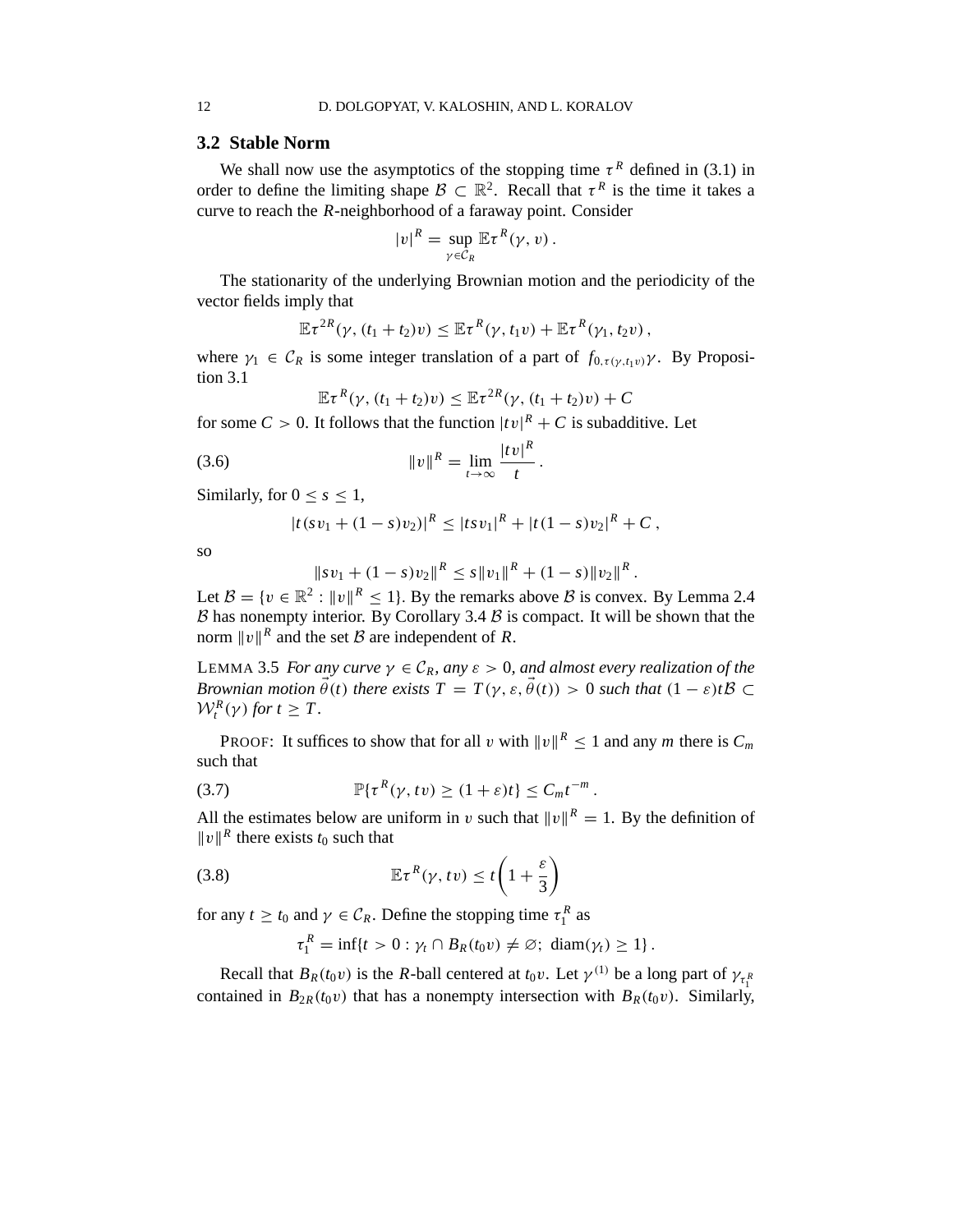we define  $\tau_2^R$  to be the first time following  $\tau_1^R$  when the image of  $\gamma^{(1)}$  is long and intersects  $B_R(2t_0v)$ . Let  $\gamma^{(2)}$  be a long part inside the image  $f_{\tau_1^R, \tau_2^R} \gamma^{(1)}$  of  $\gamma^{(1)}$ , and so on. We have therefore constructed a sequence of stopping times such that

$$
\tau^R(\gamma, nt_0\nu) \leq \sum_{j=1}^n \left(\tau_j^R - \tau_{j-1}^R\right).
$$

By (3.8), due to the periodicity of the underlying vector fields, for large enough  $t_0$ we have

$$
\mathbb{E}(\tau_j^R-\tau_{j-1}^R)\leq t_0\bigg(1+\frac{2\varepsilon}{3}\bigg).
$$

Now the result follows by Lemma 2.2 and Proposition 3.1.

Now we prove that Lemma 3.5 remains valid even when the *R*-neighborhood of  $W_t(\gamma)$  is replaced by  $W_t(\gamma)$  itself.

THEOREM 3.6 *For any*  $\gamma \in C_R$  *and any*  $\varepsilon > 0$  *we have almost surely*  $(1 - \varepsilon)tB \subset$  $W_t(\gamma)$  for large enough t.

This theorem is a consequence of Lemma 3.5 and the fact that when a long curve reaches an *R*-neighborhood of a point, then the distribution of the time it takes for the curve to sweep the entire neighborhood has a fast decreasing tail. Thus Theorem 3.6 follows from the standard Borel-Cantelli arguments and the following sweeping lemma:

LEMMA 3.7 Let  $\gamma$  be a long curve such that dist( $\gamma$ , A)  $\leq$  R. Let

$$
\sigma=\inf\left\{t>0:B_R(A)\subset\bigcup_{s\leq t}\gamma_s\right\}.
$$

*Then for any*  $m > 0$  *and some*  $C_m$  *that does not depend on*  $\gamma$  *we have* (3.9)  $\mathbb{P}\{\sigma > t\} \le C_m t^{-m}.$ 

The proof of this lemma is the subject of Appendix B.

# **4 Upper Bound**

## **4.1 Stable Manifold**

We first recall some properties of stable manifolds. Recall that  $f_{t,u}x$  be the solution at time *u* of the stochastic flow (1.1) with the initial data  $x_t = x$ . Recall that  $\lambda_1 > 0$  is a maximal Lyapunov exponent, as discussed in Section 2.5. Consequently  $\lambda_2 = -\lambda_1 < 0$ . Let  $0 < \overline{\lambda}_1 < \lambda_1$ . Then, by the stable manifold theorem [5, sec. 2.2], for every *t* and every *x* almost surely the set

 $W^s(x, t) =$ 

$$
\left\{ y \in \mathbb{R}^2 : d(f_{t,u}y, f_{t,u}x) \le C(y)e^{-\overline{\lambda}_1(u-t)}
$$
 for some  $C(y)$  and  $u \ge t \right\}$ 

is a smooth curve passing through *x*.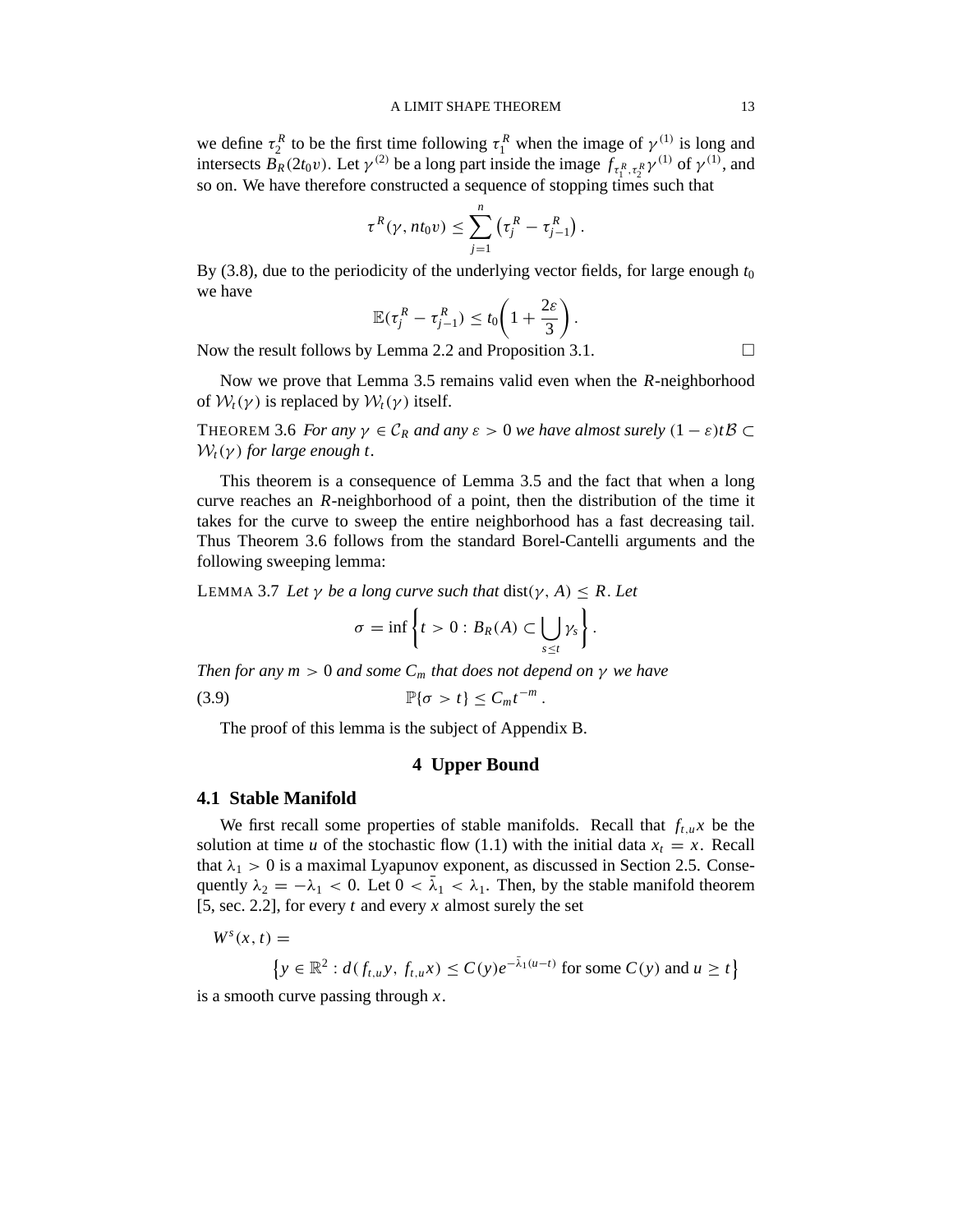#### **4.2 Estimates in Probability**

We first establish the asymptotics of the expectation of  $\tau^R(\gamma, t\nu)$ .

THEOREM 4.1 *The limit*

$$
\lim_{t \to \infty} \frac{\mathbb{E} \tau^R(\gamma, tv)}{t} = ||v||^R
$$

*is uniform in*  $\gamma \in C_R$ , *where*  $C_R$  *is defined before Corollary* 3.4*.* 

The proof of Theorem 4.1 is based on the following proposition (proven after the theorem). Let  $W^{s,L}$  be a connected part of the stable manifold  $W^s(x, 0)$  of a point *x* such that it satisfies  $\sup_{t\geq 0} \text{diam}(f_{0,t}W^{s,L}) \leq L$ .

PROPOSITION 4.2 *For any*  $\varepsilon > 0$  *there is*  $L = L(\varepsilon)$  *such that for any two long curves*  $\gamma_1, \gamma_2 \in C_{2R}$ 

 $\mathbb{P}\{\text{there exists }W^{s,L}\text{ connecting }\gamma_1\text{ and }\gamma_2\}>1-\varepsilon.$ 

PROOF OF THEOREM 4.1: Denote by *S* the boundary of the square,  $S = \partial [-2R, 2R]^2$ . Since  $\tau^R(S, tv) \leq \tau^R(\gamma, tv)$  for  $\gamma \in C_R$ , by Corollary 3.4 the family of random variables

$$
\left\{\frac{\tau^R(\gamma, tv) - \tau^R(S, tv)}{t}\right\}_{t \geq 1, ||v|| = 1, \gamma \in C_R}
$$

is uniformly integrable. We shall demonstrate that for any  $\varepsilon > 0$ 

$$
(4.1) \quad \mathbb{P}\left\{\frac{\tau^R(\gamma,tv)-\tau^R(S,tv)}{t}>\varepsilon\right\} \to 0 \quad \text{uniformly in } \|v\|=1 \,, \quad \gamma \in \mathcal{C}_R \,.
$$

From the uniform integrability and (4.1), it then follows that

$$
\frac{\mathbb{E}\tau^{R}(\gamma, tv) - \mathbb{E}\tau^{R}(S, tv)}{t} \to 0 \quad \text{uniformly in } ||v|| = 1, \quad \gamma \in C_{R},
$$

which implies the statement of the theorem. It remains to prove  $(4.1)$ .

Given  $\varepsilon > 0$  we select  $L = L(\varepsilon/3)$  according to Proposition 4.2. We set  $\gamma_1$ equal to  $\gamma$  and  $\gamma_2$  equal to a translation of  $\gamma$  by a unit vector in either the horizontal or vertical direction. In either case we can apply Proposition 4.2. Besides, due to the periodicity of the flow, we can apply Proposition 4.2 to any integer translation of the pair  $(\gamma_1, \gamma_2)$ . We obtain that with probability not less than  $1 - 2\varepsilon/3$  there exists a contour  $\Gamma$ , which contains *S* and is contained in  $[-10R - L, 10R + L]^2$ . The contour  $\Gamma$  consists of a finite number of integer translations of  $\gamma$  and a finite number of integer translations of two stable manifolds  $W_1^{s,L}$  $W_1^{s,L}$  and  $W_2^{s,L}$  $2^{s,L}$ . The former manifold connects  $\gamma$  with its horizontal translation, and the latter one connects  $\gamma$ with its vertical translation.

Since  $f_{0,t}$  Consists of integer translations of  $f_{0,t}\gamma$  at most distance  $30R + 3L$ away from each other and stable manifolds have length no greater than *L*, we have

$$
\tau^{31R+4L}(\gamma, tv) \leq \tau^R(\Gamma, tv).
$$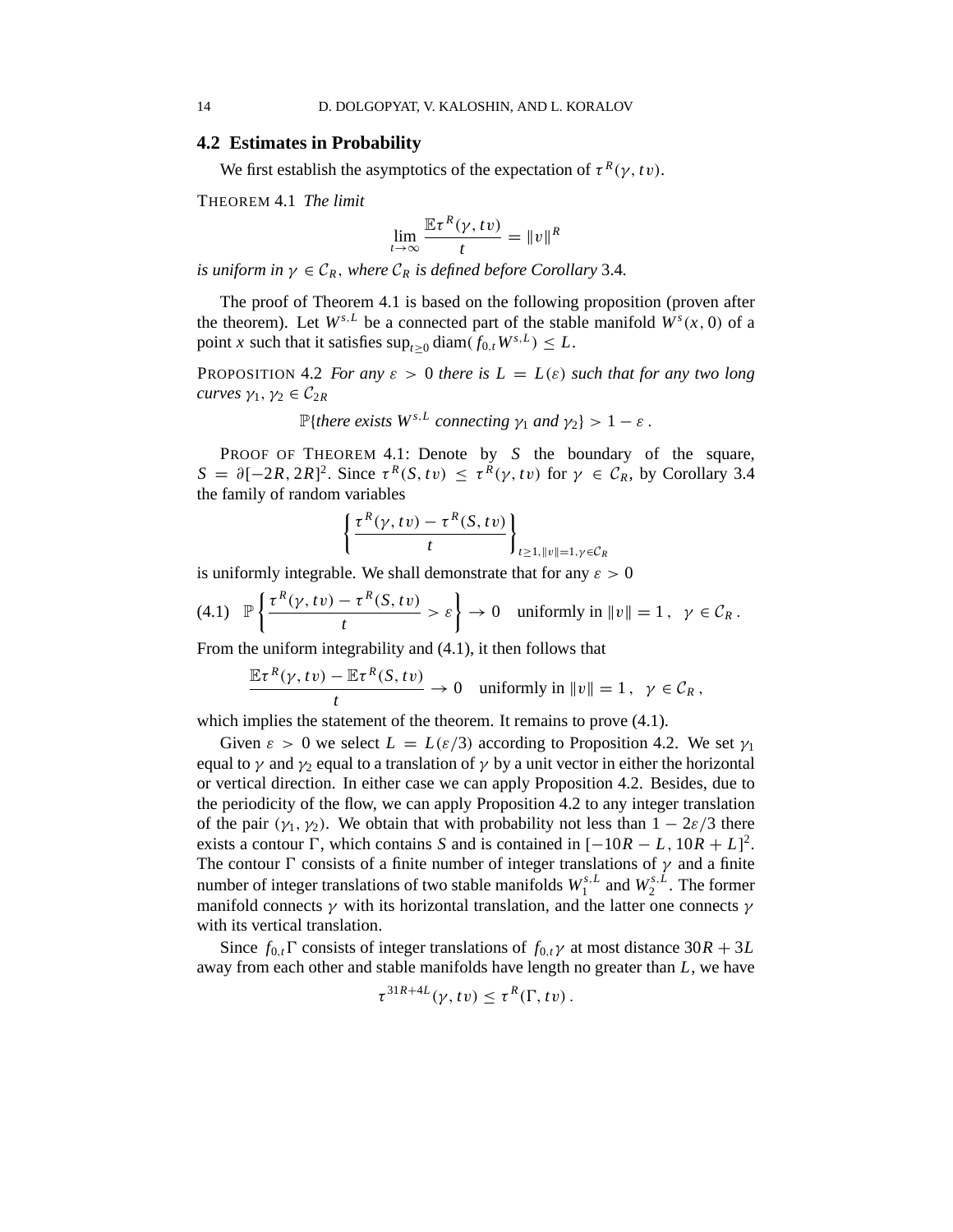Since  $\Gamma$  contains *S*, we have

$$
\mathbb{P}\{\Gamma \text{ as above exists and } \tau^R(\Gamma, tv) \leq \tau^R(S, tv)\} \geq 1 - \frac{2\varepsilon}{3}.
$$

By Proposition 3.1 for sufficiently large *t* we have

$$
\mathbb{P}\{\tau^R(\gamma, tv) - \tau^{31R+3L}(\gamma, tv) > \varepsilon t\} \leq \frac{\varepsilon}{3}.
$$

Combining the last three inequalities, we obtain

$$
\mathbb{P}\left\{\frac{\tau^R(\gamma,tv)-\tau^R(S,tv)}{t}>\varepsilon\right\}\leq\varepsilon,
$$

which implies (4.1). This completes the proof of Theorem 4.1.  $\Box$ 

PROOF OF PROPOSITION 4.2: We need to introduce some notation. Figure D.1 of Appendix D can be helpful here. Recall that we denote the stream function of  $X_1$  by  $H_1$ . The streamlines of  $X_1$  are level sets of  $H_1$ . See Appendix E for properties of level sets of functions satisfying condition E. Any regular closed level set  $\gamma_0$  of  $H_1$  on the torus has a neighborhood where we can define action-angle coordinates  $(I, \phi) \in [0, 1] \times \mathbb{S}^1$  such that the dynamics under the flow  $X_1$  is described by  $\dot{\phi} = \omega(I)$ ,  $\dot{I} = 0$ . Let *p* be a maximum point of  $H_1$ . By assumption E a small neighborhood of *p* consists of closed level sets, so we can introduce action-angle coordinates. Let *U* be the maximal neighborhood of *p* where action-angle coordinates can be introduced. Then ∂*U* contains saddle critical points (or point) of *H*1. Observe that all level sets in *U* are homotopic to a point (one such homotopy is obtained by moving along the integral curves of  $\nabla H_1$ ). So the level sets lift to closed level sets on  $\mathbb{R}^2$ . Abusing notation, we will denote the lifts of *U* and ∂*U* to the plane by the same letters.

Let us fix a point  $x \in \partial U$ , which is not a saddle point. Let us consider a cone  $K^x = \{y : ||y - x|| \le a; (y - x, n) \ge b||y - x||\}$ , where *n* is the unit inward normal at *x*, and *a*, *b* > 0 are constants. Let  $K_1^x$  and  $K_2^x$  be the two sides of the cone, that is, the points where  $(y - x, n) = b||y - x||$ , and let  $K_3^x$  be the remaining part of the boundary of the cone, where  $||y - x|| = a$ .

Let  $W_a^s(x, t)$  be the connected component of  $W^s(x, t) \cap B_a(x)$  containing *x*. In Appendix C we prove the following:

LEMMA 4.3 If  $a = a(\varepsilon)$  and  $b = b(\varepsilon)$  are small enough, and  $L^0(\varepsilon)$  is large *enough, then each of the following events has probability at least*  $1 - \varepsilon/10$ :

(4.2) 
$$
A^{1} = \{ W_{a}^{s}(x, 0) \cap \partial K^{x} \subseteq \{x\} \cup K_{3}^{x}, W_{a}^{s}(x, 0) \cap K_{3}^{x} \neq \emptyset \},\newline A^{2} = \{ \sup_{u \geq 0} \text{diam}(f_{0,u} W_{a}^{s}(x, 0)) \leq L^{0}(\varepsilon) \}.
$$

Due to stationarity in *t* of the flow, we also have

(4.3) 
$$
\mathbb{P}\{A_t^i\} \ge 1 - \frac{\varepsilon}{10}, \quad i = 1, 2,
$$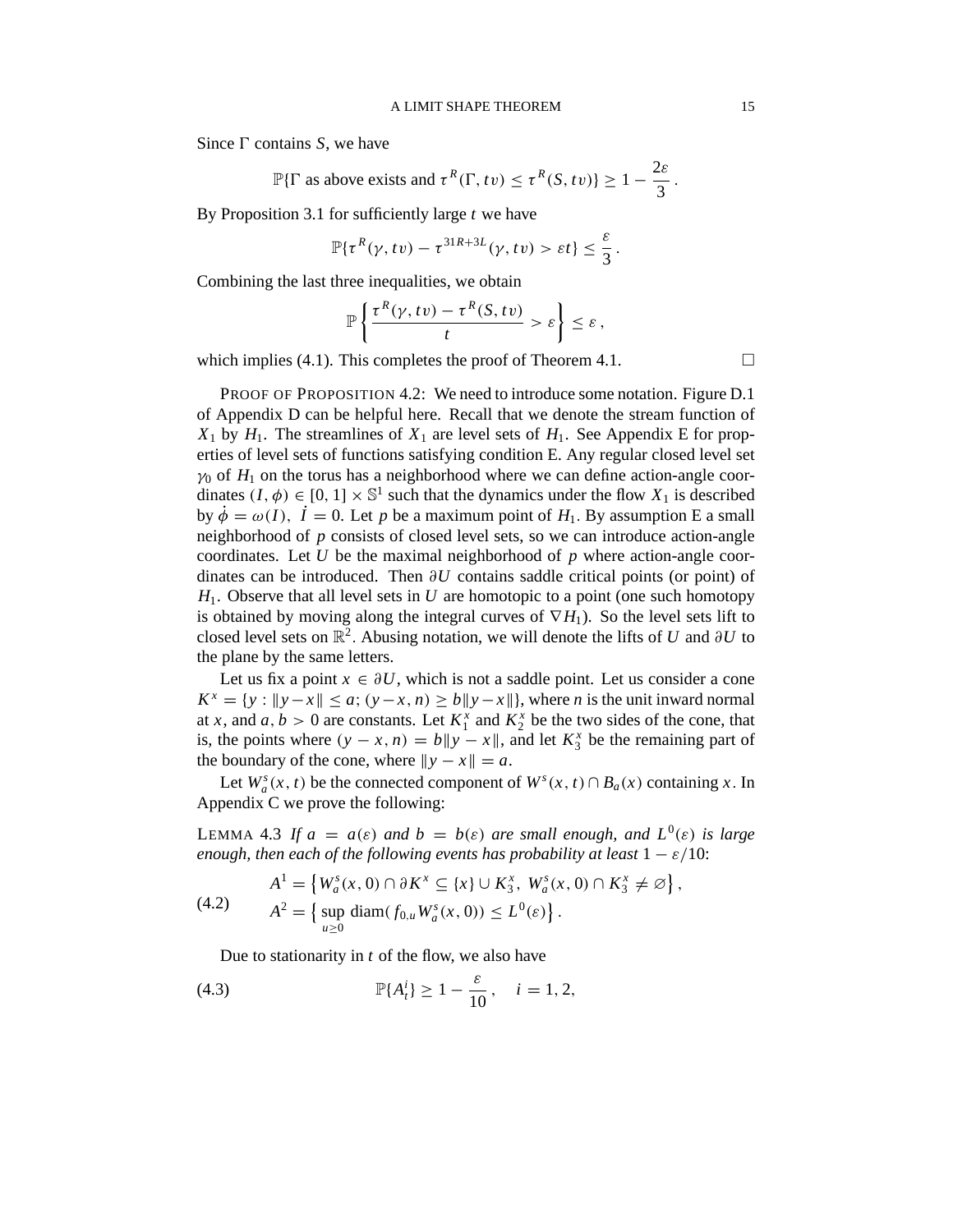where

$$
A_t^1 = \left\{ W_a^s(x, t) \cap \partial K^x \subseteq \{x\} \cup K_3^x, W_a^s(x, t) \cap K_3^x \neq \emptyset \right\}
$$
  

$$
A_t^2 = \left\{ \sup_{u \ge t} \text{diam}(f_{t,u} W_a^s(x, t)) \le L^0(\varepsilon) \right\}.
$$

In Appendix D we prove the following statement:

LEMMA 4.4 *There is*  $T(\varepsilon) > 0$  *such that for any pair of curves*  $\gamma_1, \gamma_2 \in C_{2R}$  *with probability at least*  $1 - \varepsilon/10$  *there is*  $t \leq T(\varepsilon)$  *such that both*  $f_{0,t}\gamma_1$  *and*  $f_{0,t}\gamma_2$ *contain connected subsets*  $\overline{y_1}$  *and*  $\overline{y_2}$ *, respectively, which belong to the cone*  $K^x$ *and such that*

$$
\overline{\gamma_i} \cap K_1^x \neq \emptyset \quad \text{and} \quad \overline{\gamma_i} \cap K_2^x \neq \emptyset, \quad i = 1, 2.
$$

Assume this lemma is proven. Due to (4.3), with probability at least  $1 - \varepsilon/2$ there is some  $t \leq T(\varepsilon)$  such that  $f_{0,t}\gamma_1$  and  $f_{0,t}\gamma_2$  both intersect the same connected set  $W_a^s(x, t)$  and the events  $A_t^i$  hold for  $i = 1, 2$ .

Note that the preimage under  $f_{0,t}$  of  $W_a^s(x, t)$  is a part of a stable manifold. Since  $T(\varepsilon)$  is finite,

$$
\mathbb{P}\big\{\sup_{0\leq u\leq t}\text{diam}(f_{0,u}f_{0,t}^{-1}W_a^s(x,t))>L(\varepsilon)\big\}\leq \frac{\varepsilon}{2}
$$

for large enough  $L(\varepsilon)$ . If necessary, we can make  $L(\varepsilon)$  yet larger to satisfy  $L(\varepsilon) \geq$ *L*<sup>0</sup>(ε). Therefore, with probability at least 1 − ε the curves  $γ_1$  and  $γ_2$  are connected by a part of a stable manifold  $W^{s,L(\varepsilon)}$  such that

$$
\sup_{u\geq 0} \text{diam}(f_{0,u}W^{s,L(\varepsilon)}) \leq L(\varepsilon),
$$

which completes the proof of Proposition 4.2.  $\Box$ 

COROLLARY 4.5 *For any curve*  $\gamma \in C_R$  *we have*  $\lim_{t\to\infty} \tau^R(\gamma, tv)/t = ||v||^R$  *in probability.*

PROOF: By Corollary 3.4 for any curve  $\gamma \in C_R$  the family of measures on R induced by  $\{\tau^R(\gamma, tv)/t\}_{t \ge 1}$  is tight. Let  $v_\gamma$  be a limit distribution of this family. On one hand, Lemma 3.5 implies that supp  $\nu_{\gamma} \subset [0, ||v||^R]$ . On the other hand, by Theorem 4.1 we have  $\int s \, dv_y(s) = ||v||^{\hat{R}}$ . Thus  $v_y = \delta_{||v||}$  $R$  .

COROLLARY 4.6 *For any curve*  $\gamma \in C_R$  *and any*  $\varepsilon > 0$  *we have* 

$$
\lim_{t\to\infty}\mathbb{P}\big\{\mathcal{W}_t^R(\gamma)\subset(1+\varepsilon)t\mathcal{B}\big\}=1.
$$

PROOF: Let  $\Omega_t$  be the following event:

$$
\Omega_t = \left\{ \tau^R(\gamma, tv) < \frac{t}{1+\varepsilon} \text{ for some } v \text{ with } ||v||^R = 1 \right\}.
$$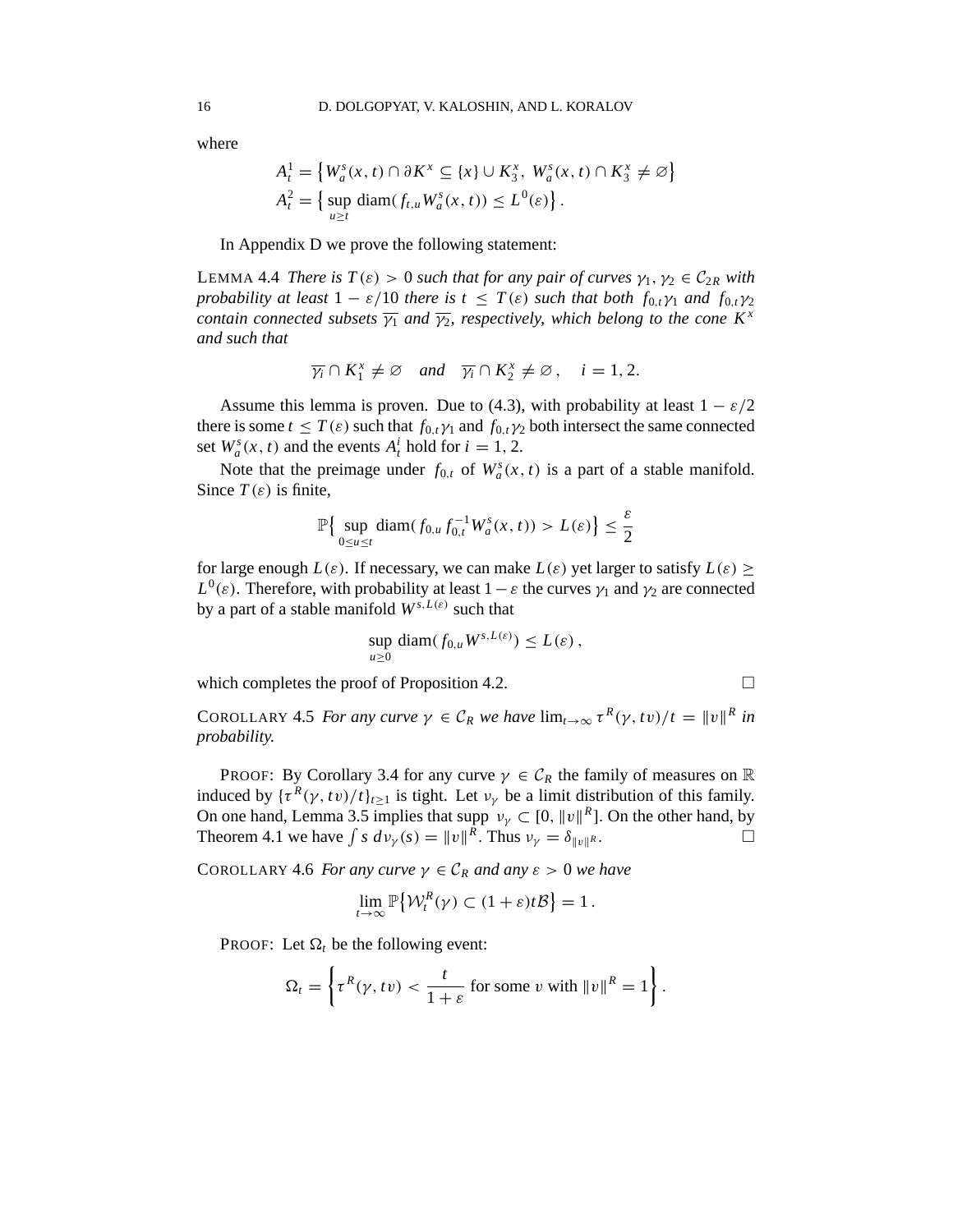#### A LIMIT SHAPE THEOREM 17

We need to show  $\mathbb{P}\{\Omega_t\} \to 0$  as  $t \to +\infty$ . Take  $0 < \delta \ll \varepsilon$ . For each  $t > 0$  let  ${v_j}$  be a δ-net in ∂*B*, and let  $\Omega_t$ <sup>δ</sup> be the following event:

$$
\Omega_t^{\delta} = \left\{ \tau^R(\gamma, tv_j) < \frac{t}{1 + \varepsilon/2} \text{ for some } j \right\}.
$$

Note that  $\mathbb{P}\{\Omega_t^{\delta}\} \to 0$  by Corollary 4.5. If for some v with  $||v|| = 1$  at time  $\tau^R(\gamma, t\nu) < t/(1+\varepsilon)$  the curve  $\gamma$  gets to *tv*, then the probability that  $\gamma$  hits  $t\nu_j$ with  $v_i$  one of the closest to v before  $t/(1 + \varepsilon/2)$  is close to 1 by Proposition 3.1. More exactly, for any  $m$  for sufficiently small  $\delta$ , we have

$$
\mathbb{P}\{\Omega_t^{\delta} \mid \Omega_t\} \geq 1 - C_m t^{-m}.
$$

Therefore,  $\mathbb{P}\{\Omega_t\} \to 0$  as  $t \to \infty$ , which is required. This completes the proof.  $\Box$ 

#### **4.3 Curve-to-Line Passage Time**

As the reader will see in this section, we essentially use periodicity of the flow (1.1). Given a curve  $\gamma$  and a line *l* in the plane, we define  $\tau^R(\gamma, l)$  to be the stopping time when the image of  $\gamma$  reaches the *R*-neighborhood of *l* and the image of  $\gamma$  is long. As in Section 3.2 we define

$$
|l|^R = \sup_{\gamma \in C_R} \mathbb{E} \tau^R(\gamma, l)
$$

and, provided that the following limit exists, we define

(4.4) 
$$
||l||^{R} = \lim_{t \to \infty} \frac{|t l|^{R}}{t}
$$

The following results for  $||l||^R$  can be proven exactly like the corresponding results (formula (3.6) and Corollary 4.5) for  $||v||^R$ .

.

#### LEMMA 4.7

- (i) The limit in (4.4) exists and, therefore,  $||l||^R$  is well-defined.
- (ii) *For any*  $\gamma \in C_R$  *we have*  $\lim_{t \to \infty} \tau^R(\gamma, t)/t = ||t||^R$  *in probability.*

The next lemma relates  $||l||^R$  to the norm  $||v||^R$ .

LEMMA 4.8 *For any line l in the plane,*

$$
||l||^{R} = \inf_{v \in l} ||v||^{R}.
$$

PROOF: Corollary 4.6 along with Lemma 4.7(ii) implies that  $||l||^R \leq$  $\inf_{v \in l} ||v||^R$ . From Lemmas 3.5 and 4.7(ii) it follows that  $||l||^R \geq \inf_{v \in l} ||v||^R$ , which completes the proof.

Provided that the following limit exists, we define:

$$
||l||_*^R = \lim_{t \to \infty} \frac{\mathbb{E}(\tau^R(l', tl))}{t}
$$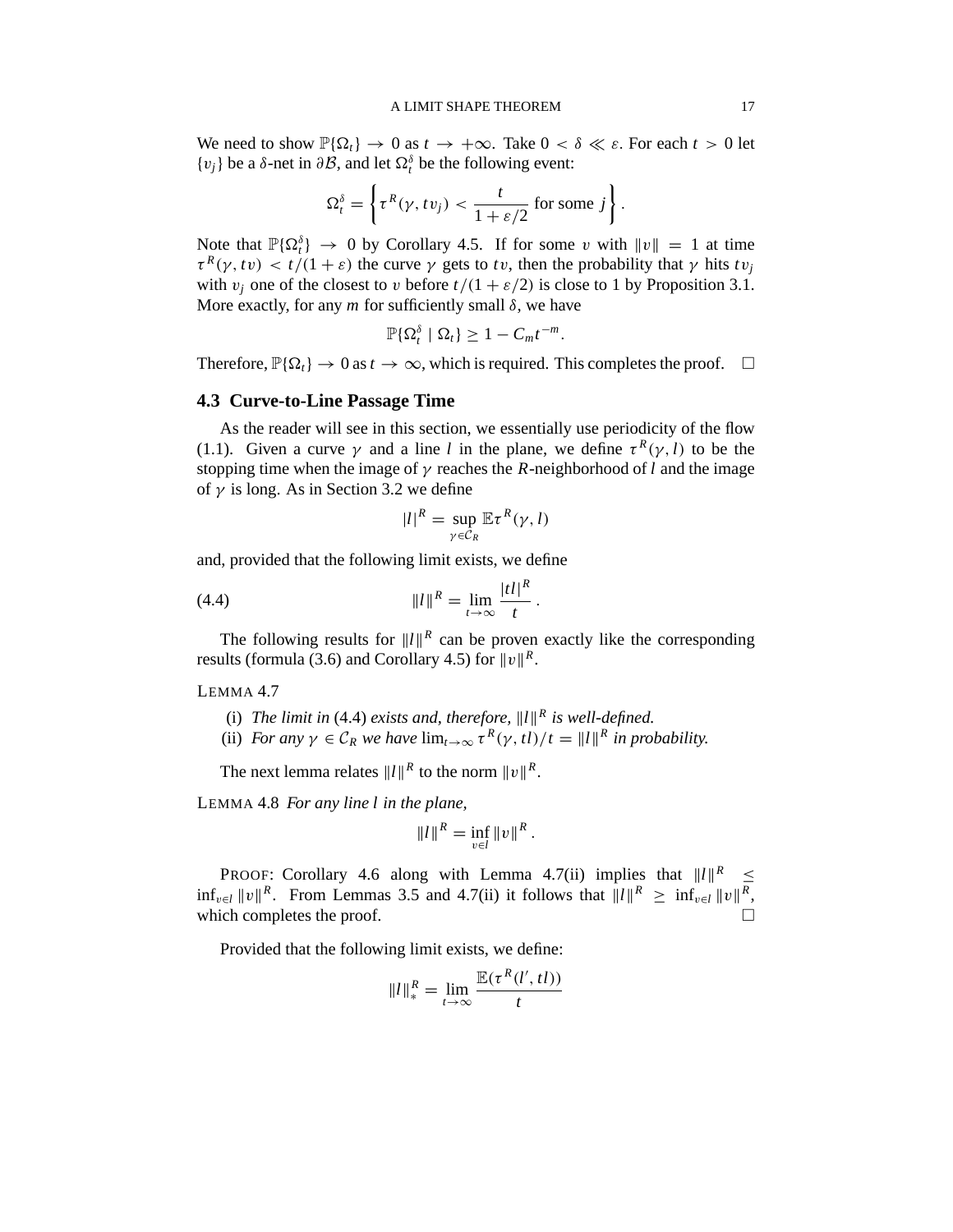where *l'* is the line parallel to *l* passing through origin. Note that  $\tau^R(l', t)$  is defined as the first instance when the image of *l* ′ reaches an *R*-neighborhood of *tl*, the same way as  $\tau^R(\gamma, t)$  was defined for a compact  $\gamma$ .

LEMMA 4.9 *For any line l on the plane we have the equality*

 $||l||_*^R = ||l||^R$ .

PROOF: Let us cover the line *l'* by the union of fundamental domains (unit squares whose vertices have integer coordinates) in such a way that every square has a nonempty intersection with  $l'$ . Let  $\Pi$  be the boundary of such a union of fundamental domains. Since  $\Pi$  lies in between two integer shifts of  $l'$  of distance not greater than 2, Proposition 3.1 and the periodicity of the flow imply that as  $t \rightarrow \infty$ 

$$
\mathbb{E}\frac{\tau^R(l',t) - \tau^R(\Pi, t l)}{t} \to 0.
$$

Let *S* be the boundary of a fundamental domain that contains the origin. Again, Proposition 3.1 and the periodicity of the flow imply

$$
\mathbb{E}\frac{\tau^R(S, tI) - \tau^R(\Pi, tI)}{t} \to 0.
$$

Subtracting one from the other, we get

$$
\mathbb{E}\frac{\tau^R(l',t l)-\tau^R(S,t l)}{t}\to 0.
$$

Pass to the limit as  $t \to \infty$ . Due to Lemma 4.7(i) we get the required statement.  $\Box$ 

## **4.4 Almost Sure Convergence**

LEMMA 4.10 *For any curve*  $\gamma \in C_R$ *, any*  $\varepsilon > 0$ *, and almost every realization of the Brownian motion*  $\vec{\theta}(t)$  *there exists*  $T = T(\gamma, \varepsilon, \vec{\theta}(t)) > 0$  *such that*  $\mathcal{W}_t^R(\gamma) \subset$  $(1 + \varepsilon)t\mathcal{B}$  *for*  $t > T$ .

PROOF: The proof is somewhat analogous to the proof of Corollary 4.6. Choose small  $0 < \delta \ll \varepsilon$  and let  $\{v_i\}$  be an  $\delta$ -net on  $\partial \mathcal{B}$ . Let  $\mathcal{B}_\delta$  be the region bounded by support lines of  $\beta$  passing through  $\{v_i\}$ . In other words, we consider a polygon with side of length of order  $\delta$  superscribed around  $\beta$ . Since  $\delta$  is small, it suffices to prove that almost surely  $W_t^R(\gamma) \subset (1 + \varepsilon/2)tB_\delta$  for large *t*. This inclusion follows from Lemma 4.8 if for each of the supporting lines  $l$  of  $\beta$  we show that almost surely the following inequality holds for sufficiently large *t*:

(4.5) 
$$
\tau^{R}(\gamma, tl) \geq \left(1 - \frac{\varepsilon}{4}\right) t \|l\|^{R}.
$$

Let *t* <sup>∗</sup> be such that

$$
\mathbb{E}\tau^{R}(l', t l) > \left(1 - \frac{\varepsilon}{8}\right) t \|l\|^{R} \text{ for } t \geq t^{*},
$$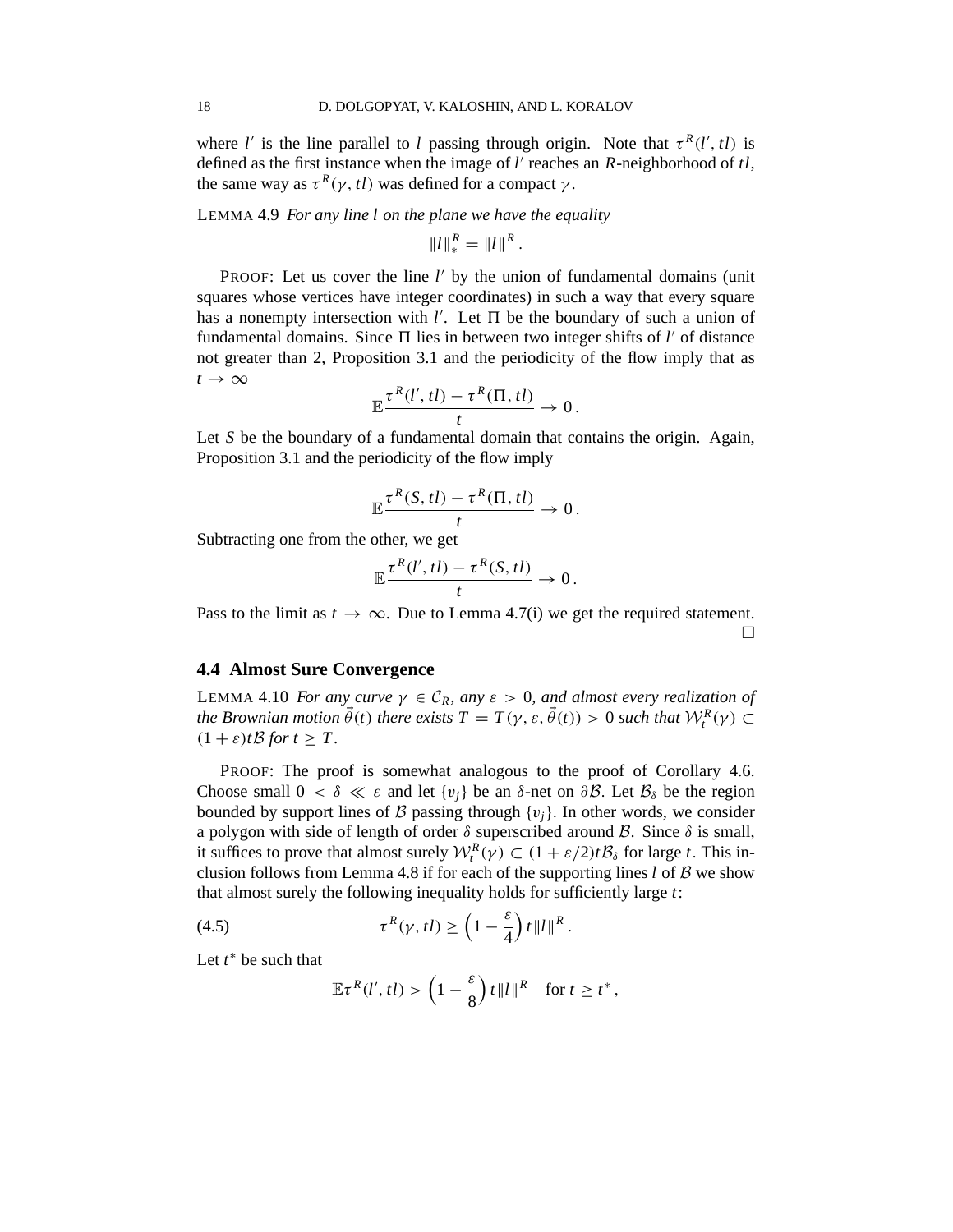where *l'* is the line parallel to *l* passing through the origin. Then by Proposition 3.1 the set of random variables  $\xi_j = \tau^R(l', j t^* l) - \tau^R(l', (j + 1) t^* l)$  satisfies the hypotheses of Lemma 2.2. Lemma 2.2 implies that

$$
\mathbb{P}\left\{\tau^R(l',\,jt^*l) < \left(1-\frac{\varepsilon}{6}\right)jt^*\|l\|^R\right\}
$$

decays faster than any power of *j*. Due to periodicity of the flow, this implies (4.5) for any curve  $\gamma \in \mathcal{C}_R$ .

PROOF OF THEOREM 1.1: By Theorem 3.6 and Lemma 4.10 for any bounded curve  $\gamma$  with positive diameter we almost surely have

$$
(4.6) \qquad \qquad (1-\varepsilon)t\mathcal{B} \subset \mathcal{W}_t(\gamma) \subset (1+\varepsilon)t\mathcal{B}
$$

for all sufficiently large *t*.

The set B was defined to be a unit ball in the norm  $\| \cdot \|^{R}$ . However,  $W_{t}(\gamma)$ does not depend on  $R$ . Therefore,  $\beta$  does not depend on  $R$ . Inclusion (4.6) can be applied to a closed curve  $\gamma_1$  containing a bounded set  $\Omega$  inside, as well as to a continuous curve  $\gamma_2$  contained inside  $\Omega$ . Therefore, the statement of the theorem follows from inclusions (4.6).  $\Box$ 

# **Appendix A: Control Theorem**

PROOF OF THEOREM 2.3: We divide the proof into four steps:

- Step 1. Reduce the theorem for a general  $\mathcal{X}$ -simple control to a control with constant  $v(t) \equiv 1$ .
- Step 2. Further reduce it to a control consisting of just one vector field, e.g.,  $X_1$ .
- Step 3. Change Wiener measure  $\mathbb{P}$  on  $(\theta_1(t), \dots, \theta_d(t)) \in \mathbb{R}^d$  to an equivalent one  $\tilde{\mathbb{P}}$ , which singles out the first component.
- Step 4. Show that under time rescaling  $\tilde{P}$  converges to a measure concentrated on the space of continuous path whose last  $d - 1$  components are identically zero.

# **A.1 Reduction to "Constant" Velocity**

By definition it suffices to show that for any vector field  $Y \in L_k$ , any piecewise continuous function  $v(t)$  on [0,1], and any  $\varepsilon > 0$ , there exist  $\delta_1, \delta_2 > 0$  such that for  $Z(t, x) = v(t)Y(x)$ 

(A.1) 
$$
\mathbb{P}\left\{\sup_{x\in\mathbb{T}^2,\,s\in[0,\delta_1]}\left|f_{0,s}x-\Phi\left(Z,\frac{s}{\delta_1}\right)x\right|<\varepsilon\right\}\geq\delta_2.
$$

Since  $v$  can be approximated by piecewise constant functions, we see by rescaling that it is enough to establish (A.1) for  $v \equiv 1$ .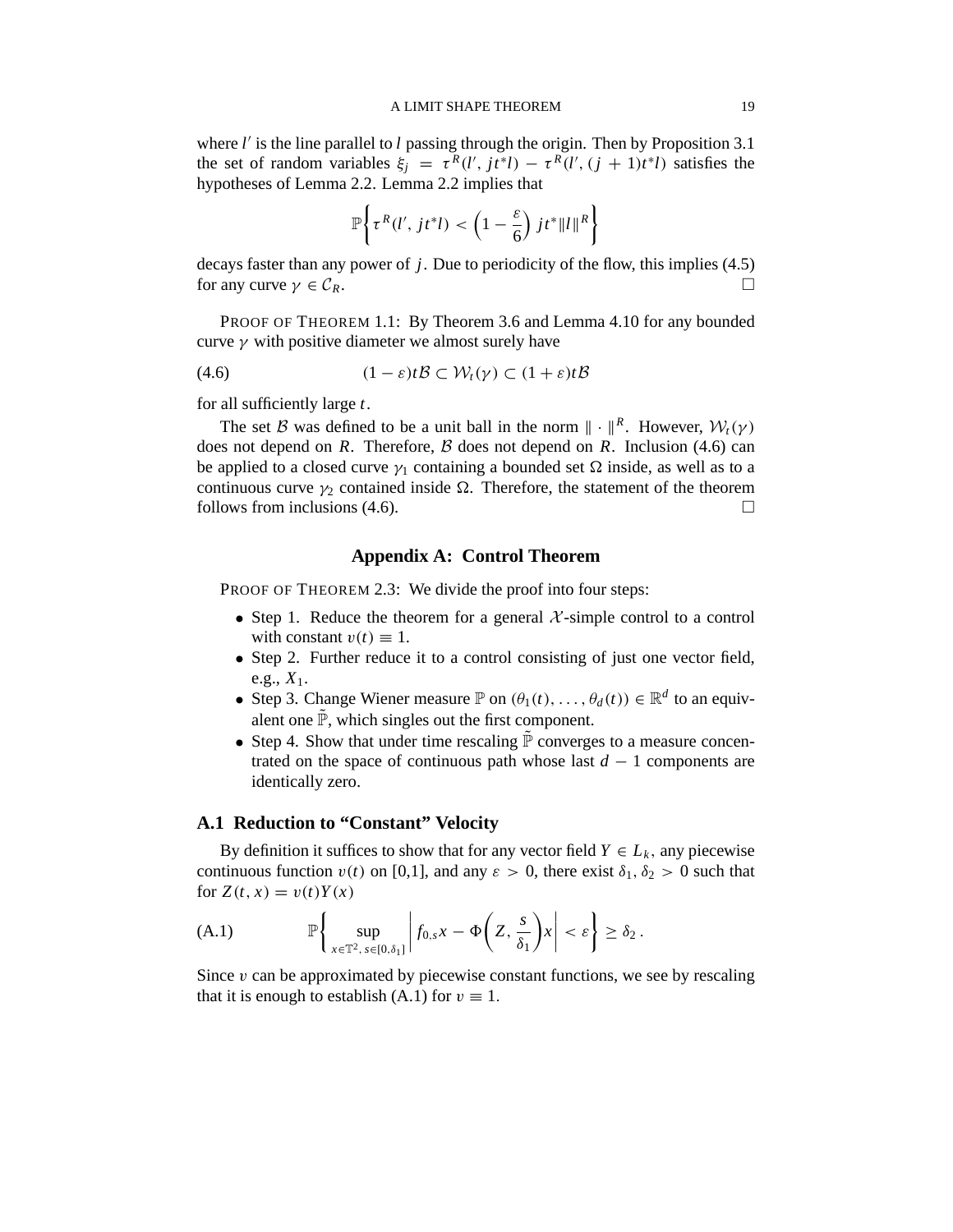# **A.2 Reduction from a General Control**  $Z(t, x) = Y(x)$  **to One Field** Control  $Z(x) = X_1(x)$

We prove (A.1) for the case  $k = 2$ . The general case can be proved using the same method. Let  $Y \in L_2$ . Renumerating  $\{X_k\}$  if necessary, one can assume that  $Y = X_1, Y = X_2$ , or  $Y = [X_1, X_2]$ . In the latter case,

$$
\Phi(Y,t) = \lim_{N \to \infty} \left\{ \Phi\left(X_2, -\frac{t}{N}\right) \Phi\left(X_1, -\frac{t}{N}\right) \Phi\left(X_2, \frac{t}{N}\right) \Phi\left(X_1, \frac{t}{N}\right) \right\}^{N^2}.
$$

Again rescaling the time, we see that it suffices to prove (A.1) in the case  $v \equiv 1$ and  $Y = X_1$  or  $X_2$ . It suffices to prove that for any  $\varepsilon > 0$  there exist  $\delta_1, \delta_2 > 0$ such that

(A.2) 
$$
\mathbb{P}\left\{\sup_{x\in\mathbb{T}^2,\,s\in[0,\delta_1]}\left|f_{0,s}x-\Phi\left(X_1,\frac{s}{\delta_1}\right)x\right|<\varepsilon\right\}\geq\delta_2.
$$

#### **A.3 Shift of the Wiener Measure**

Let  $w_1(t) = \theta_1(t) - t/\delta_1$ . Then (1.1) becomes

$$
dx_t = X_0(x_t)dt + \frac{1}{\delta_1}X_1(x_t)dt + X_1(x_t) \circ dw_1(t) + \sum_{k=2}^d X_k(x_t) \circ d\theta_k(t).
$$

Since  $\theta_1 \rightarrow w_1$  is absolutely continuous in  $C[0, \delta_1]$  with the Jacobian explicitly given by the Girsanov formula, to prove (A.2) it suffices to show that for any  $\varepsilon > 0$ there exist  $\delta_1, \delta_2' > 0$  such that

(A.3) 
$$
\widetilde{\mathbb{P}}\left\{\sup_{x\in\mathbb{T}^2,\,s\in[0,\delta_1]}\left|f_{0,s}x-\Phi\left(X_1,\frac{s}{\delta_1}\right)x\right|<\varepsilon\right\}\geq\delta_2',
$$

where  $\tilde{\mathbb{P}}$  is the Wiener measure on  $(w_1, \theta_2, \dots, \theta_d)$ . Rename  $w_1$  to  $\theta_1$  again, and let  $A_1$  be the event that the solutions of

$$
dx_t = \frac{1}{\delta_1} X_1(x_t) dt + X_0(x_t) dt + \sum_{k=1}^d X_k(x_t) \circ d\theta_k(t)
$$

are  $\varepsilon$ -close to the solutions of  $dx_t = (1/\delta_1)X_1(x_t)dt$  for  $t \in [0, \delta_1]$ . Thus we need to show that for every  $\varepsilon > 0$  there exist  $\delta_1, \delta'_2 > 0$  such that

(A.4) <sup>P</sup>{A1} ≥ <sup>δ</sup>2.

# **A.4 Time Rescaling**

After time change  $t = \delta_1 \tau$ , we can rewrite (A.4) as

(A.5) <sup>P</sup>{A2} ≥ <sup>δ</sup> ′ 2 ,

where  $A_2$  is the event that the solutions of

(A.6) 
$$
dx_{\tau} = X_1(x_{\tau})d\tau + \delta_1 X_0(x_{\tau})d\tau + \sqrt{\delta_1} \sum_{k=1}^d X_k(x_{\tau}) \circ d\theta_k(\tau)
$$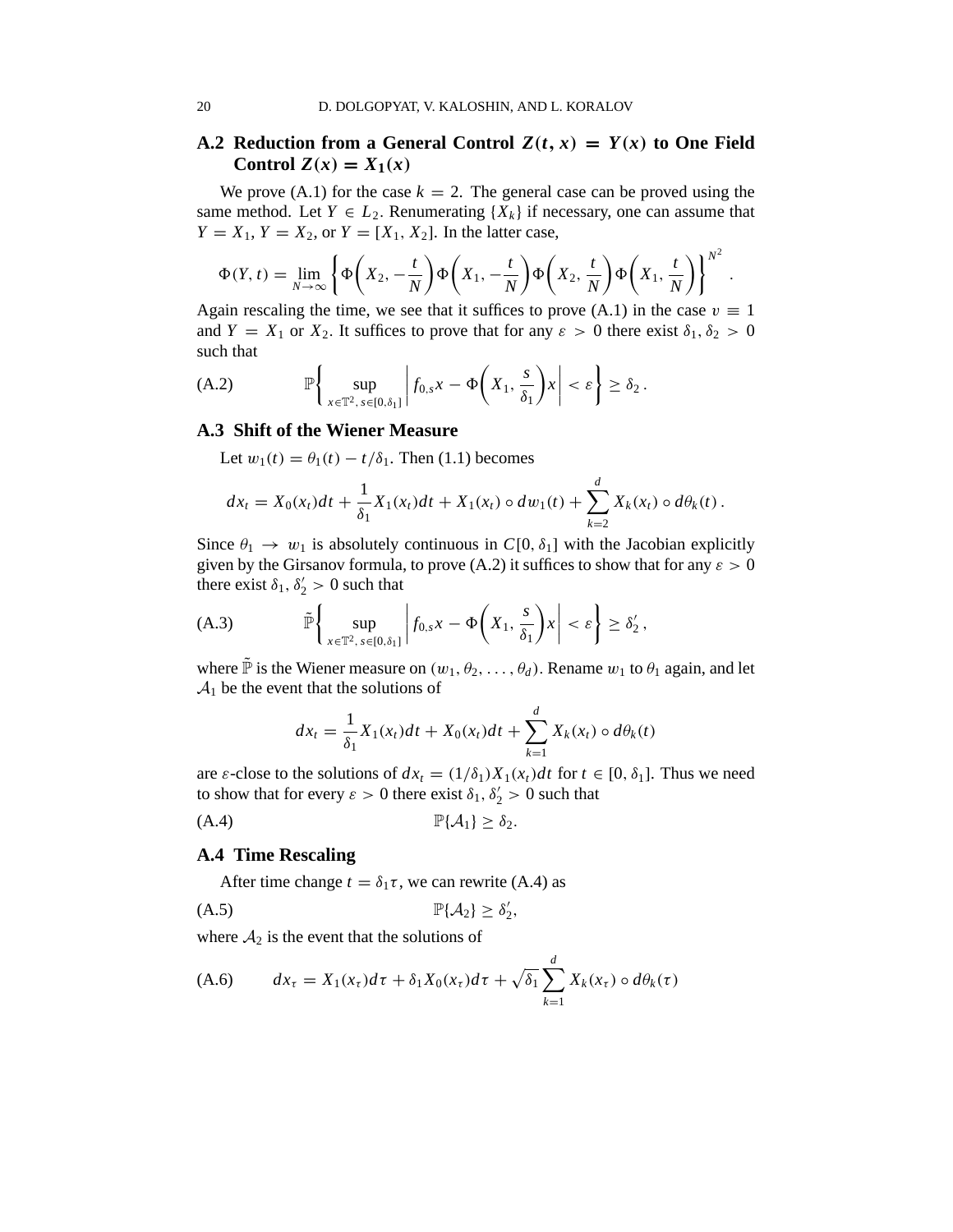are  $\varepsilon$ -close to the solutions of

$$
(A.7) \t\t dx_{\tau} = X_1(x_{\tau})d\tau
$$

for  $t \in [0, 1]$ . However, as  $\delta_1 \rightarrow 0$  the solutions of (A.6) converge weakly to the solutions of (A.7). So given positive  $\varepsilon$  and  $\delta'_{2}$ , we see that (A.5) holds if we choose  $\delta_1$  sufficiently small.

# **Appendix B: Proof of Sweeping Lemma 3.7**

PROOF: We divide the proof into six steps. Here is a brief outline of the proof.

- Step 1. Reduce the problem of sweeping the *R*-ball  $B_R(A)$  to the problem of sweeping a little square  $U \subset B_R(A)$ .
- Step 2. Define a little square *U*.
- Step 3. Reduce the problem of sweeping a little square *U* with large probability to a problem of sweeping the little square *U* in a fixed time with positive probability. Proof of the latter step is decomposed into two stages.
- Step 4 (or Stage 1). Take a bigger square *C* ⊃ *U* and using the strong Hörmander condition show that with positive probability the image of a long curve in a unit time connects ∂*C* with ∂*U*.
- Step 5 (or Stage 2). Using Theorem 2.3, reduce sweeping of a little box *U* to a control problem.
- Step 6. Construct a sweeping control.

# **B.1 From Sweeping the Ball**  $B_R(A)$  to Sweeping a Little Square  $U =$  $U(B)$

Since  $B_R(A)$  is compact, it is enough to establish a local version of (3.9). In other words, it suffices to show that for any point  $B \in B_R(A)$  there exists a neighborhood  $U = U(B)$  such that if

$$
\sigma_U=\inf\left\{t>0: U\subset \bigcup_{s\leq t}\gamma_s\right\},\
$$

then for all *m* there is a constant  $C_m$  such that if  $\gamma$  satisfies the assumptions of Lemma 3.7, then

(B.1)  $\mathbb{P}\{\sigma_U > t\} \le C_m t^{-m}$ .

# **B.2 Definition of a Little Square**  $U = U(B)$

Before giving the proof of  $(B.1)$ , let us describe the choice of  $U(B)$ . By the strong Hörmander condition, given a point *B* there are vector fields  $Y_1, Y_2 \in L$  that are transversal at *B*. We can choose coordinates  $z = (z_1, z_2)$  near *B* so that *B* is at the origin,

$$
Y_1 = \frac{\partial}{\partial z_1}
$$
,  $Y_2 = a(z_1, z_2) \frac{\partial}{\partial z_2}$ ,  $a(0, 0) = 1$ .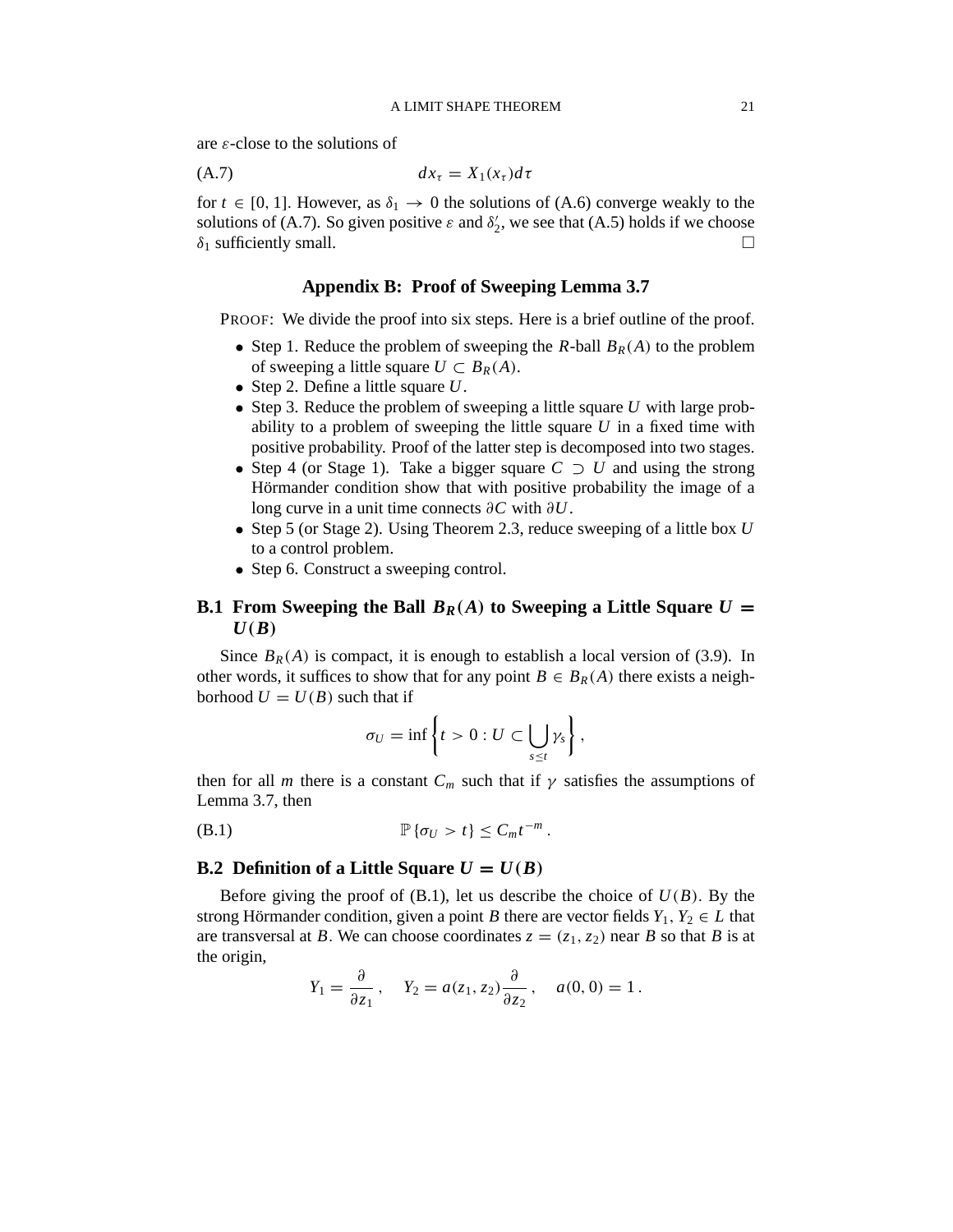By shrinking the coordinate neighborhood if necessary, we can assume that 0.99 <  $a < 1.01$ . By rescaling the coordinates, we can assume that

Range
$$
(z) = [-20, 20]^2
$$
.

Let  $U = z^{-1}([-1, 1]^2)$ .

# **B.3 From Large to Positive Probability**

Now we prove (B.1) for *U* defined in B.2. Select a point  $A_0 \in \gamma$  such that dist( $A_0$ ,  $A$ )  $\leq R$ . Let  $t_{j_n}$  be those of the stopping times  $t_j$  (defined in Section 3.1) that satisfy  $dist(\gamma_{t_{j_n}}, A) \leq R$ . From Proposition 3.1 it follows that for any  $m > 0$ 

(B.2) 
$$
\mathbb{E}(t_{j_n} - t_{j_{n-1}})^m < C_m
$$

for some  $C_m$ . We claim that there exists  $\theta > 0$  such that

(B.3) 
$$
\mathbb{P}\{\sigma_U < t_{j_n} \mid \sigma_U \geq t_{j_{n-1}}\} \geq \theta.
$$

Formula (B.3) implies that

$$
\mathbb{P}\{\sigma_U < t_{j_n}\} \geq 1 - \theta^n.
$$

By Lemma 2.2 there exists a constant *C* such that for all *m* there is  $C_m$  with the property

$$
\mathbb{P}\{t_{j_n} > Cn\} \leq \bar{C}_m n^{-m}
$$

.

Since the last two inequalities imply (B.1), it remains to prove (B.3).

By definition  $t_{j_n} - t_{j_{n-1}} \geq 1$ . Hence (B.3) follows from the following estimate: there exists  $\theta > 0$  such that for any long curve  $\gamma$  such that dist( $\gamma$ , A)  $\leq R$ , we have

(B.4) 
$$
\mathbb{P}\bigg\{U\subset \bigcup_{s\leq 1}\gamma_s\bigg\}\geq \theta.
$$

### **B.4 Stage 1 of Sweeping a Little Square** *U* **(Getting Close)**

We shall now prove (B.4). Let

$$
C(B) = z^{-1}([-5, 5]^2).
$$

Thus  $U \subset C(B)$ . Take two points  $x', x'' \in \gamma$  such that dist( $x', B \leq R$ ,  $dist(x', x'') = \frac{1}{2}$  $\frac{1}{2}$ . By the strong Hörmander condition for the two-point motion there exists  $p_0 > 0$  such that

$$
\mathbb{P}\{f_{0,1/2}x' \in U, f_{0,1/2}x'' \notin C(B)\} \geq p_0.
$$

Let  $\hat{\gamma}$  be the piece of  $\gamma_{1/2}$  joining  $x'_{1/2}$  to  $x''_{1/2}$ . Let  $\bar{\gamma}$  be a minimal subcurve of  $\hat{\gamma}$ lying inside  $C(B)$  and joining the boundary of  $C(B)$  with  $U(B)$  (minimality means that no proper subcurve of  $\bar{\gamma}$  has these properties). By minimality  $\bar{\gamma} \cap \partial C(B)$  is one point, which we call *y*.

∂*C*(*B*) consists of four segments corresponding to the four sides of the square. To fix our notation, assume that  $y \in z^{-1}([-5] \times [-5, 5])$ . Other cases are similar. Let  $\tilde{\gamma}$  be the minimal subcurve joining *y* to  $z([-1] \times [-5, 5])$  (see Figure B.1). In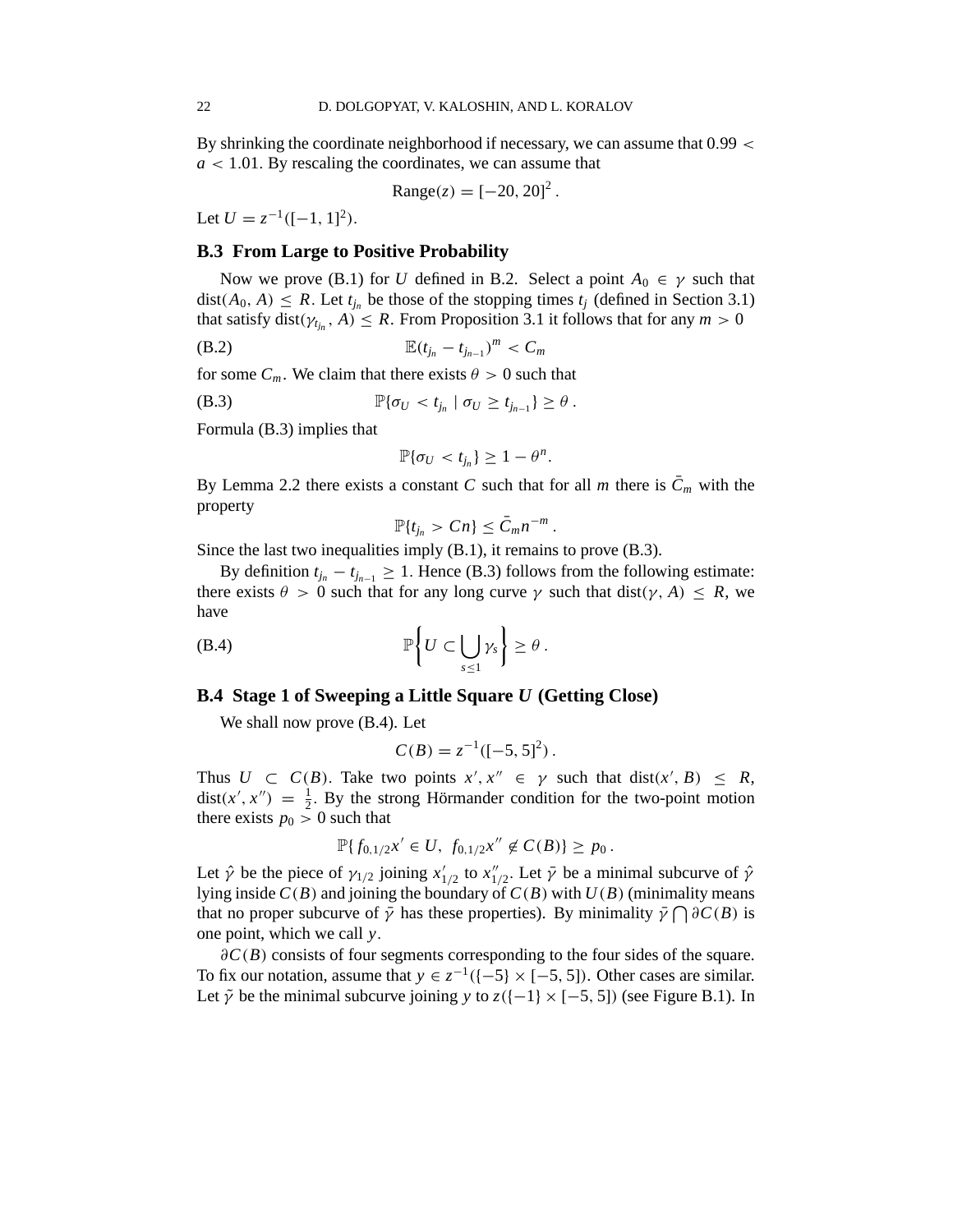

FIGURE B.1. Definition of  $\tilde{\gamma}$ .

order to prove (B.4), it suffices to prove the following: There exists  $\theta > 0$  such that if  $\tilde{\gamma}$  is any curve joining  $z([-5] \times [-5, 5])$  to  $z([-1] \times [-5, 5])$ , then

(B.5) 
$$
\mathbb{P}\left\{U \subset \bigcup_{s=0}^{1/2} \tilde{\gamma}_s\right\} \geq \theta.
$$

# **B.5 Stage 2: Sweeping a Little Square and Reduction to a Control Problem**

Recall the definition of  $\mathcal{X}$ -simple control  $Z(t, x)$  before Theorem 2.3. We shall construct a  $\mathcal{X}$ -simple control  $Z(t, x)$  with the property that for any family  ${\Psi(s, x)}_{s=0}^1$  of continuous maps of the plane such that

(B.6) 
$$
|z(\Psi(s,x)) - z(\Phi(Z,s)x)| < \frac{1}{2}, \text{ we have } U \subset \bigcup_{x \in \tilde{\gamma}} \bigcup_{s=0}^{1} \Psi(s,x).
$$

Then Theorem 2.3 would imply (B.5).

Choose some parametrization  $\tilde{\gamma} = \tilde{\gamma}(u)$ ,  $u \in [0, 1]$ . Let

$$
\xi(s, u) = \Phi(Z, s)\tilde{\gamma}(u), \quad \zeta(s, u) = \Psi(s, \tilde{\gamma}(u)).
$$

We want to construct a control such that

(B.7) 
$$
U \subset \bigcup_{s=2/3}^{1} \bigcup_{u=0}^{1} \zeta(s, u)
$$

for each  $\Psi$  satisfying (B.6). Let  $\Gamma$  denote the boundary of  $\left[\frac{2}{3}\right]$  $\frac{2}{3}$ , 1] × [0, 1]. To show (B.7) we exhibit a control such that for all  $\tilde{B} \in U$  the index

(B.8) ind(ζ (Ŵ), *B*˜) = 1 .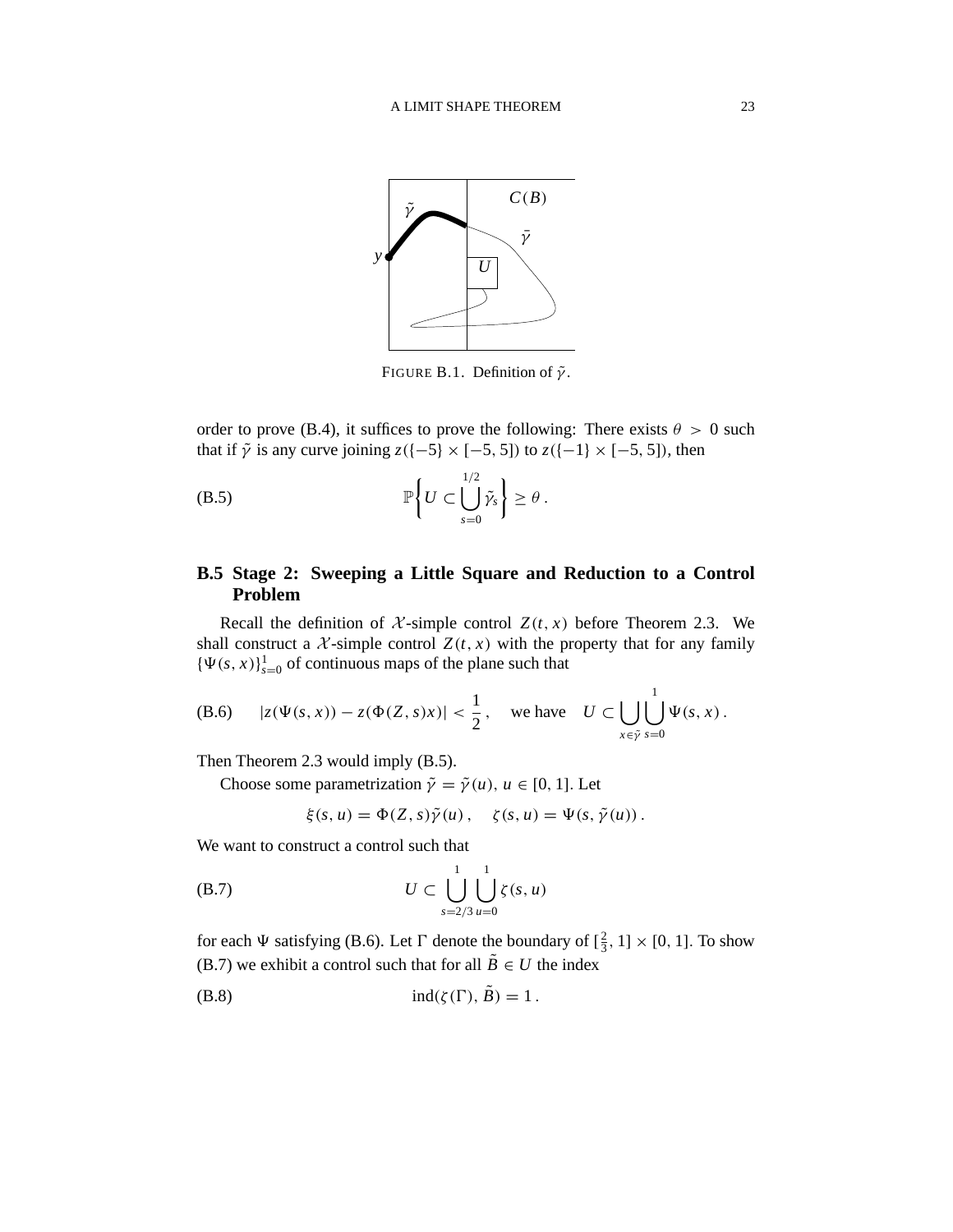

FIGURE B.2. Proof of Lemma 3.7.  $\xi(\Gamma)$  consists of two almost translates of  $\tilde{\gamma}$  and two almost vertical segments.

To obtain (B.8) for each  $\zeta$  such that

(B.9) 
$$
|z(\zeta) - z(\xi)| < \frac{1}{2},
$$

we construct *Z* such that

(B.10) 
$$
\text{ind}(\xi(\Gamma), B) = 1 \quad \text{and} \quad \text{dist}(z(\xi(\Gamma)), z(U)) \ge 1
$$

(see Figure B.2). Note that (B.10) implies that any  $\zeta$  satisfying (B.9) is homotopic to  $\xi$  in  $\mathbb{R}^2 - \tilde{B}$  and so (B.8) holds.

# **B.6 Construction of a Sweeping Control**

It remains to construct a control satisfying (B.10). Let  $\hat{U} = z^{-1}[-2, 2]^2$ . Let

$$
Z(t, \cdot) = \begin{cases} -24Y_2(\cdot), & 0 \le t < \frac{1}{3}, \\ 9Y_1(\cdot), & \frac{1}{3} \le t < \frac{2}{3}, \\ 45Y_2(\cdot), & \frac{2}{3} \le t \le 1. \end{cases}
$$

We claim that  $Z(t, x)$  has the required properties. Let  $\xi(s, u) = (a(s, u), b(s, u))$ . Since  $-5 \le b(0, u) \le 5$ , it follows that  $-5-8 \times 1.01 \le b(2/3, u) \le 5-8 \times 0.99$ . The second inequality shows that  $\xi(2/3, u)$  lies below  $\hat{U}$ . Similar computations show that  $\xi(1, u)$  lies above  $\hat{U}$ ,  $\xi(s, 0)$  lies to the left of  $\hat{U}$ , and  $\xi(s, 1)$  lies to the right of  $\hat{U}$ . This proves (B.10).

# **Appendix C: Stable Manifolds and Cones**

Here we prove Lemma 4.3 about local properties of stable manifolds. In this section  $\mathbb P$  denotes the measure on solutions of (1.1) when  $x_0$  is chosen according to the invariant measure on the torus and  $\mathbb{P}_x$  denotes the measure on solutions of (1.1)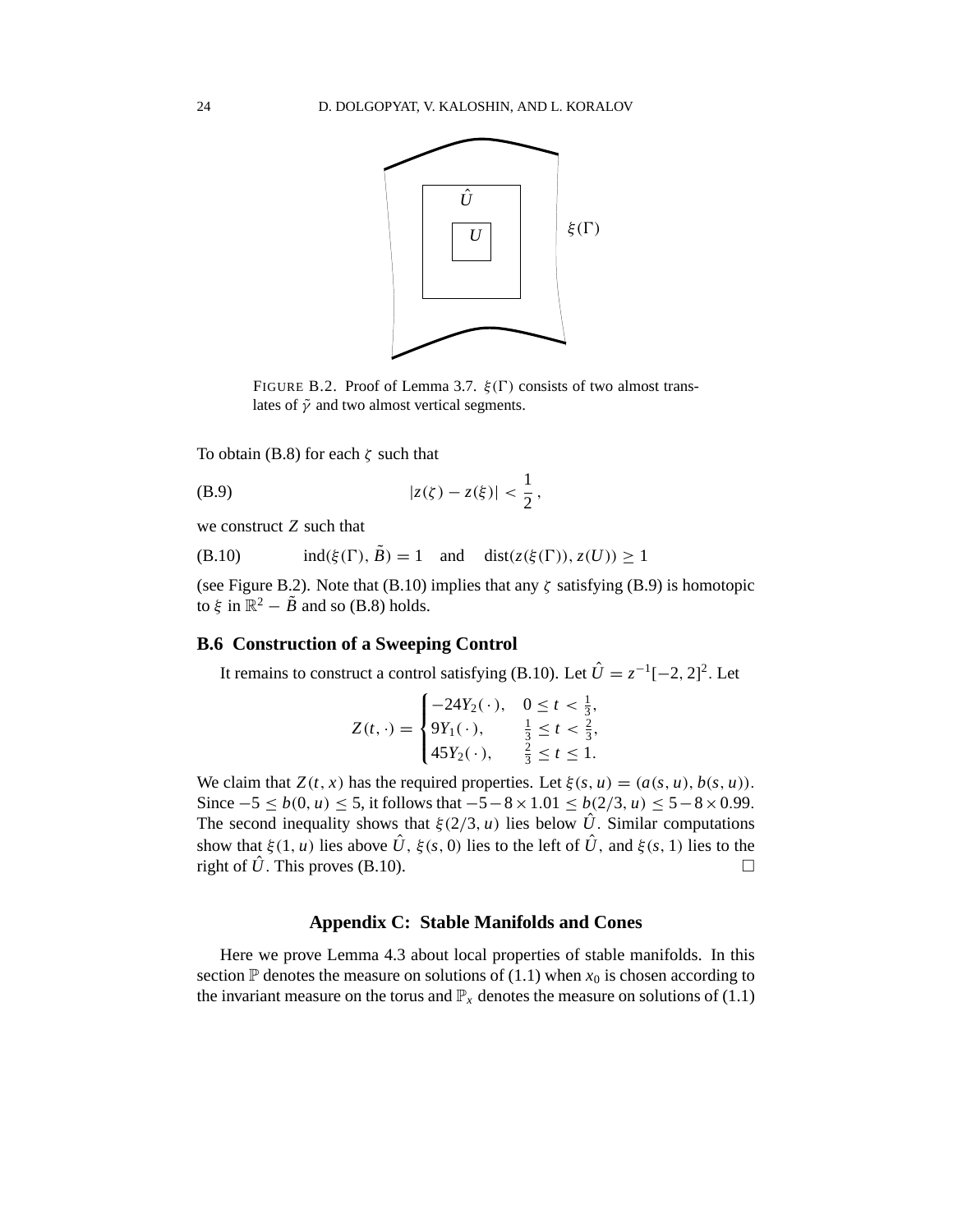where  $x_0 = x$ . We need to prove that for any  $\varepsilon > 0$  there exist  $a(\varepsilon)$ ,  $b(\varepsilon)$ , and  $L(\varepsilon)$ such that

$$
\mathbb{P}\{A_j(a, b, L)\} > 1 - \frac{\varepsilon}{10}, \quad j = 1, 2,
$$

where  $A_i$  are defined by (4.2). We divide the proof into four steps.

- Step 1. Define geometric quantities of stable manifolds.
- Step 2. Establish probabilistic estimates for these geometric quantities.
- Step 3. State sufficient conditions for events in Lemma 4.3 to hold in terms of these quantities.
- Step 4. Reformulate these sufficient conditions and prove them.

# **C.1 Geometric Characteristics of Stable Manifolds**

Given *x*, let

$$
r(x, t) = \sup \{ r > 0 : W^s(x, t) \cap \partial B_r(x) \neq \emptyset \}.
$$
<sup>†</sup>

Recall that  $W_r^s(x, t)$  denotes a connected component of  $W_r^s(x, t) \cap B_r(x)$ . Given  $r > 0$ , let  $\kappa(x, r, t)$  be the maximal curvature of  $W_r^s(x, t)$  and

$$
L(x, r, t) = \sup_{u \ge t} \operatorname{diam} f_{t,u} W_r^s(x, t).
$$

By stationarity the distributions of  $r(x, t)$ ,  $\kappa(x, r, t)$ , and  $L(x, r, t)$  do not depend on *t*. We write  $r(x)$ ,  $\kappa(x, r)$ , and  $L(x, r)$  for  $r(x, 0)$ ,  $\kappa(x, r, 0)$ , and  $L(x, r, 0)$ . By the stable manifold theorem,  $r$  is positive and both  $\kappa$  and  $L$  are finite almost surely. Therefore, for any  $r, \varepsilon_0 > 0$  there exist positive  $r_0, \kappa_0$ , and  $L_0$  such that

$$
\mathbb{P}\{r(x) \ge r_0\} \ge 1 - \varepsilon_0,
$$
  

$$
\mathbb{P}\{\kappa(x, r) \le \kappa_0\} \ge 1 - \varepsilon_0,
$$
  

$$
\mathbb{P}\{L(x, r) \le L_0\} \ge 1 - \varepsilon_0.
$$

In the next step of the proof, we use the strong Hörmander condition to conclude that these constants can be chosen independently of *x*.

# **C.2 Probabilistic Estimates on Geometric Characteristics of Stable Manifolds**

LEMMA C.1 *For any r,*  $\varepsilon_0 > 0$  *there exist positive r<sub>1</sub>,*  $\kappa_1$ *, and L<sub>1</sub> such that for each point*  $x \in \mathbb{R}^2$  *we have* 

$$
\mathbb{P}_x\{r(x) \ge r_1\} \ge 1 - \varepsilon_0,
$$
  

$$
\mathbb{P}_x\{\kappa(x, r) \le \kappa_1\} \ge 1 - \varepsilon_0,
$$
  

$$
\mathbb{P}_x\{L(x, r) \le L_1\} \ge 1 - \varepsilon_0.
$$

<sup>&</sup>lt;sup>†</sup> It can be shown that  $r(x, t) = +\infty$  almost surely but we shall not use this fact.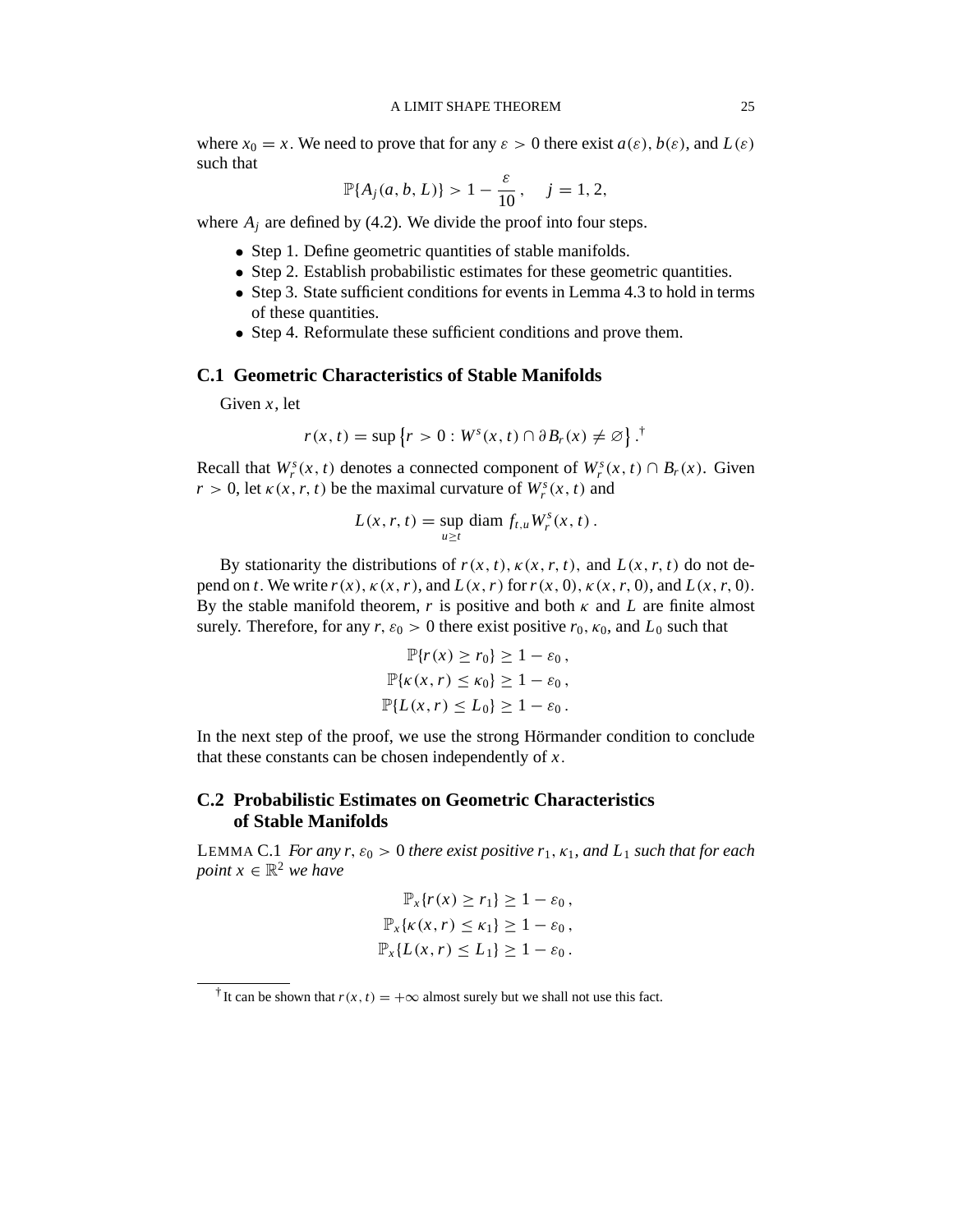PROOF: We prove the first statement only. Proofs of the other statements are similar.

By the strong Hörmander condition, which guarantees that the time one transition density for the process is a smooth positive function, and by the Markov property there is a *C* such that the following holds:

*For any measurable set*  $\tilde{\Omega}$  *on the space of the realizations of the flow with*  $\mathbb{P}\{\tilde{\Omega}\} > 1 - \varepsilon_0$  *we have that*  $\mathbb{P}_x\{h_1\tilde{\Omega}\} \ge 1 - C\varepsilon_0$ *, where h<sub>1</sub> is the time one shift on the space of the realizations of the flow*.

Let  $\tilde{r}$  be such that

$$
\mathbb{P}\{r(y, 1) \ge \tilde{r}\} \ge 1 - \frac{\varepsilon_0}{2C}
$$

(here *y* is considered to be uniformly distributed on the torus). Then for any *x* we have

$$
\mathbb{P}_x\{r(x_1, 1) \geq \tilde{r}\} \geq 1 - \frac{\varepsilon_0}{2}.
$$

Since  $f_{0,1}$  is a diffeomorphism, there exists *N* such that

(C.1) 
$$
\mathbb{P}\{\|f_{0,1}\|_{C^1} \leq N\} \geq 1 - \frac{\varepsilon_0}{2}.
$$

However, if

$$
||f_{0,1}||_{C^1}\leq N\,,
$$

then  $f_{0,1}^{-1}$  cannot decrease lengths by more than a factor of *N* (since  $f_{0,1}$  can increase lengths by at most a factor of *N*.) Hence our claim follows with  $r_1 = \tilde{r}/N$ .

Lemma C.1 implies the second part of (4.2). Now we proceed to establish the first part of (4.2).

## **C.3 Sufficient Geometric Conditions for the First Event of (4.2)**

Recall that  $K^x(a, b, n)$  is the cone appearing in the first event of (4.2). We claim that for any *r*,  $\kappa$  and  $\alpha < \frac{\pi}{2}$  there exist *a* and *b* such that if

(C.2a) 
$$
\angle(W^s(x),n) \leq \alpha,
$$

$$
\kappa(x,r) \leq \kappa \,,
$$

$$
(C.2c) \t\t\t\t\t r(x) \geq r,
$$

then the first event of (4.2) holds.

To establish the claim, consider coordinate system  $z_1$ ,  $z_2$  such that *x* is at the origin and *n* coincides with the  $z_1$ -axis. Let  $v_1$ ,  $v_2$  be the coordinates of the unit tangent vector to  $W<sup>s</sup>(x)$  pointing inside  $K<sup>x</sup>$  and let  $\sigma$  be the arc length parametrization of  $W^s(x)$ . Then by (C.2a)

$$
v_1 \geq \cos(\alpha) , \quad |v_2| \leq \sin(\alpha) ,
$$

and so by (C.2b)

$$
\frac{dz_1}{d\sigma} \ge \cos(\alpha) - \kappa \sigma \,, \quad \left| \frac{dz_2}{d\sigma} \right| \le \sin(\alpha) + \kappa \sigma \,.
$$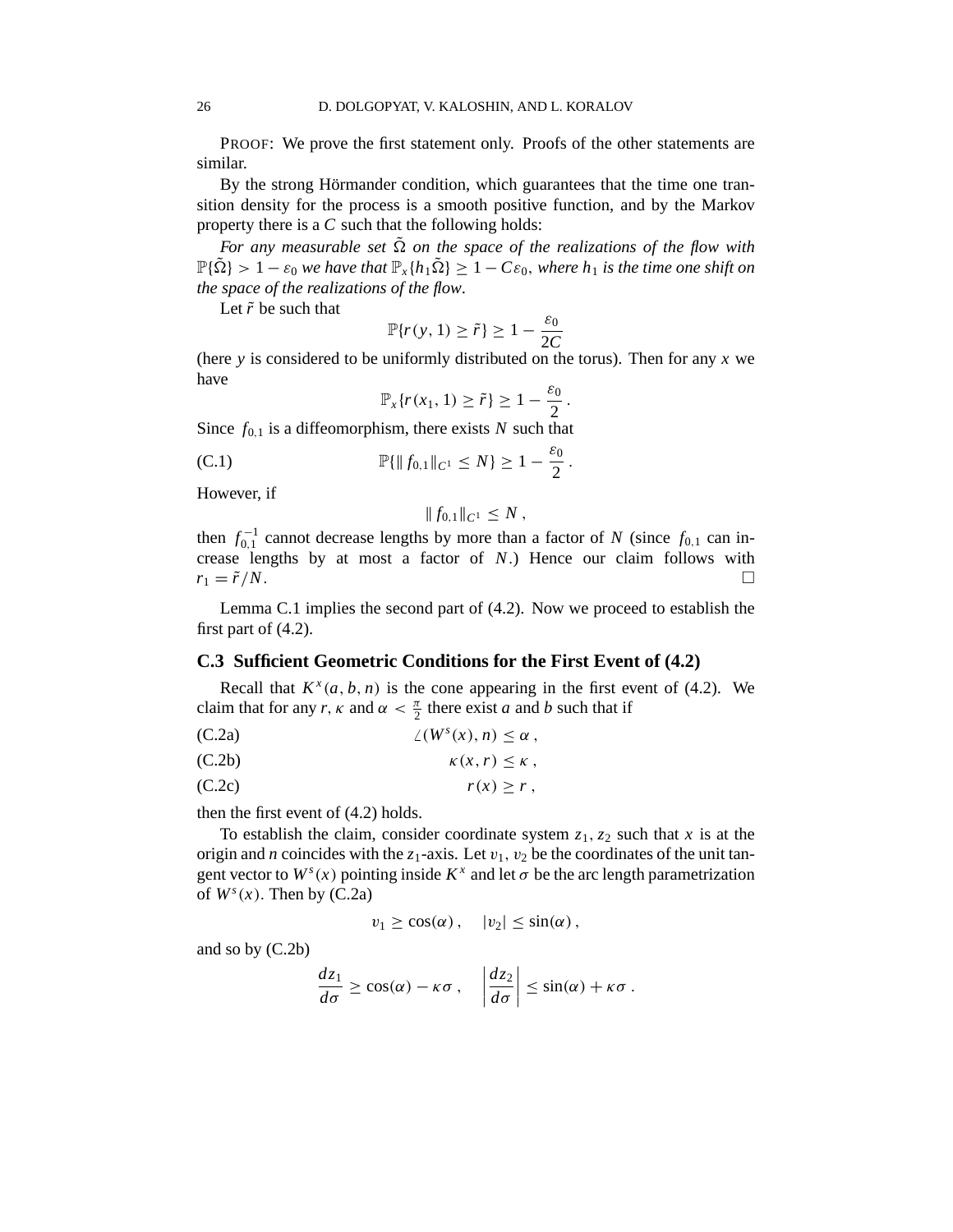Hence

$$
z_1 \ge \cos(\alpha)\sigma - \frac{\kappa \sigma^2}{2}
$$
,  $|z_2| \le \sin(\alpha)\sigma + \frac{\kappa \sigma^2}{2}$ .

Therefore we can choose *a*, *b* so that  $z_1$  reaches *a* before  $z_1/\sqrt{z_1^2 + z_2^2}$  reaches *b*. This implies that the half of  $W_a^s(x)$  lying inside  $K^x$  crosses  $K_3^x$  but avoids  $K_1^x$  and *K*<sup>*x*</sup>. Similarly, the second part of *W*<sub>*a*</sub><sup>*a*</sup>(*x*) lies in −*K*<sup>*x*</sup> and so never crosses *K*<sup>*x*</sup>. This proves the claim.

Note that Lemma C.1 implies that (C.2b) and (C.2c) hold with probability arbitrarily close to 1 for appropriate *r* and  $\kappa$ . It remains to show that by increasing  $\alpha$ we can make the probability of (C.2a) arbitrarily close to 1.

# **C.4 Sufficient Condition for (C.2a) and Proof**

Let  $E_s(x)$  denote the stable direction at *x*. In view of the above claim, in order to establish (4.2), it remains to show that for any  $\varepsilon_0$  there is  $\alpha < \pi/2$  such that for any *x* we have

(C.3) 
$$
\mathbb{P}\{\angle(E_s(x),n)\leq\alpha\}\geq 1-\varepsilon_0.
$$

More generally, we shall show that there exists a constant  $\overline{C}$  such that for all  $(x, v)$ and all  $\varepsilon$  there exists  $\beta$  such that

(C.4) 
$$
\mathbb{P}\{\angle(E_s(x),v)<\beta\}\leq\varepsilon_0.
$$

Applying  $(C.4)$  with v orthogonal to *n* we obtain  $(C.3)$ .

To establish (C.4), observe that by the strong Hörmander condition there exists a unique invariant measure  $\tilde{\mu}$  on the unit tangent bundle  $ST^2$ , and this measure has a smooth density. Let

$$
\mathcal{B}(\beta,\varepsilon)=\{(x,v): \mathbb{P}\{\angle(E_s(x),v)<\beta\}>\varepsilon\}.
$$

Note that for fixed x the cardinality of the largest  $2\beta$ -separated set inside {v:  $(x, v) \in \mathcal{B}(\beta, \varepsilon)$  is less than  $1/\varepsilon$ . Thus

$$
\tilde{\mu}(\mathcal{B}(\beta,\varepsilon)) \leq \text{const}\,\frac{\beta}{\varepsilon}\,.
$$

Thus

$$
\mathbb{P}\{(x_1, df_{0,1}v) \in \mathcal{B}(\beta_1, \varepsilon)\} \to 0 \quad \text{as } \beta_1 \to 0.
$$

Hence we can find  $\beta_1$  such that

$$
\mathbb{P}\big\{\angle(TW^s(x_1, 1), df_{0,1}v) < \beta_1\big\} < \frac{\varepsilon_0}{2}.
$$

To conclude, we need the following elementary fact: Given  $Q \in SL_2(\mathbb{R})$ , consider its action on the projective line  $Q(v) = Qv/||Qv||$ . Then the derivative of this action is given by  $DQ(v)v' = P_{Qv}(Qv')/||Qv||$ , where  $P_{Qv}$  is the orthogonal projection in the direction of *Q*v. In particular,

(C.5) 
$$
\|DQ\| < \|Q\|^2.
$$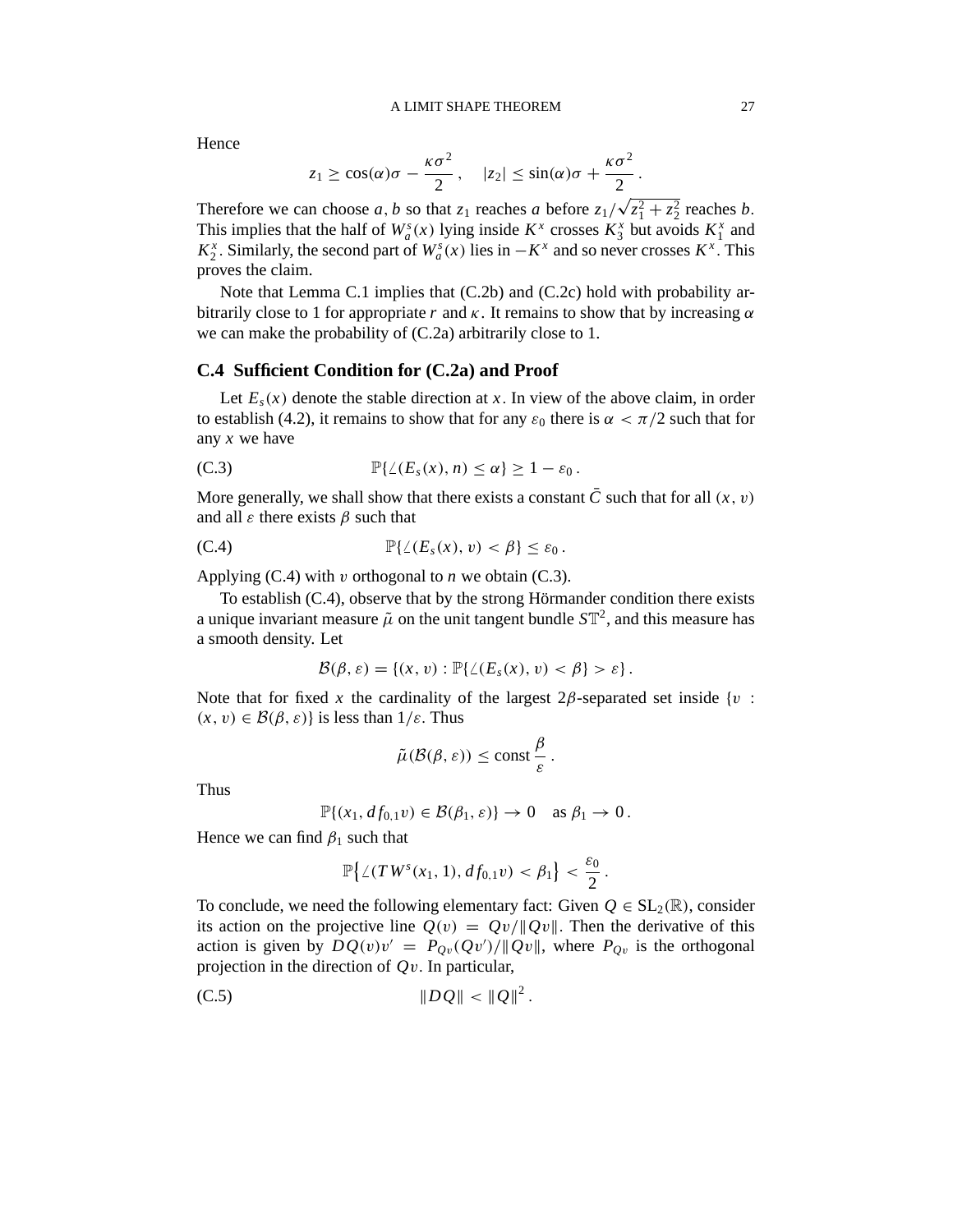

FIGURE D.1

By (C.5) there exists an absolute constant *C* such that if

$$
\angle(T W^s(x_1, 1), df_{0,1}v) \geq \beta_1 \quad \text{then} \quad \angle(E_s(x), v) \geq \frac{\beta_1}{C \|df_{0,1}^{-1}\|^2}.
$$

Take *N* such that

$$
\mathbb{P}\{\|df^{-1}\|\geq N\}\leq \frac{\varepsilon_0}{2}
$$

.

Then (C.4) follows with  $\beta = \beta_1/(CN^2)$ . This completes the proof.

# **Appendix D:** The Cone  $K^x$  and the Images of the Curves  $\gamma_1$  and  $\gamma_2$

In this appendix we prove Lemma 4.4. Recall the notation used in the proof of Proposition 4.2 (see Figure D.1).

As in the proof of Lemma 3.7, it is sufficient to prove the following statement: there are  $\theta > 0$  and  $T > 0$  such that

$$
\mathbb{P}\big\{\overline{\gamma_i}\cap K_1^x\neq \emptyset,\,\overline{\gamma_i}\cap K_2^x\neq \emptyset,\,i=1,2\big\}\geq \theta
$$

for any  $\gamma_1, \gamma_2 \in C_{2R}$  for some  $t \leq T$ . Without loss of generality, we may assume that  $H_1(x) = 0$  when  $x \in \partial U$  and that  $H_1(x) > 0$  for  $x \in U$ . Let  $U_{h_1, h_2} =$  ${x : x \in U, h_1 \leq H_1(x) \leq h_2}$ . Note that for  $h_1$  and  $h_2$  small enough,  $U_{h_1,h_2}$ is homeomorphic to an annulus. Since the time it takes a solution of  $dy_t/dt =$  $X_1(y_t)$ ,  $y_0 = x$ , to make one rotation along the stream line tends to infinity when  $dist(x, \partial U) \rightarrow 0$ , for sufficiently small  $h_1$  and  $h_2$  we can introduce the angle-action coordinates in  $U_{h_1,h_2}$  such that the dynamics under the flow  $X_1$  is described by

$$
\dot{\phi} = \omega(I), \quad \dot{I} = 0, \quad \phi \in [0, 2\pi], \quad I \in [h_1, h_2],
$$

with the property that

(D.1) ω(*h*2) > ω(*h*1) .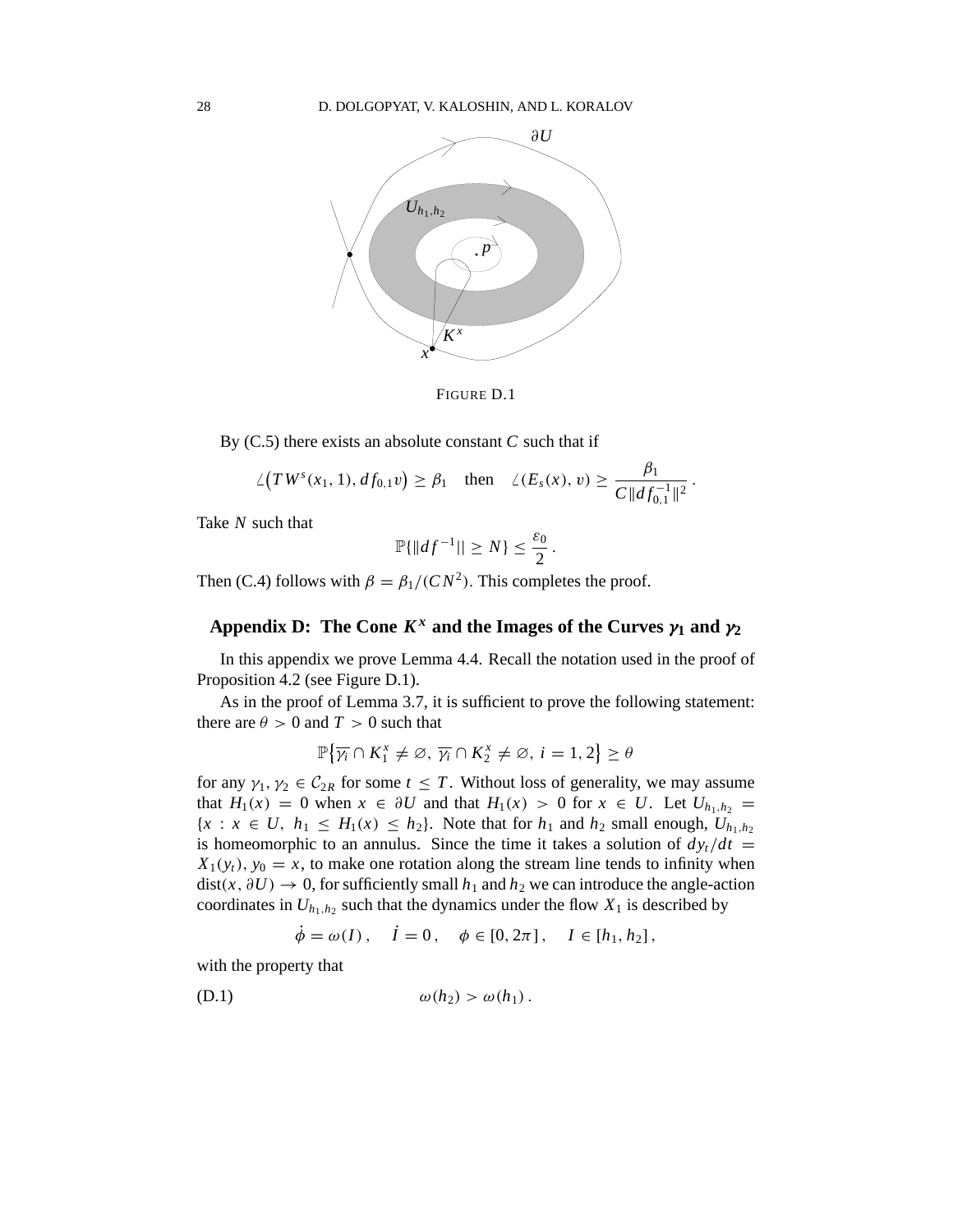#### A LIMIT SHAPE THEOREM 29

We say that a curve fully crosses  $U_{h_1,h_2}$  if it is contained in the closure of  $U_{h_1,h_2}$ and its endpoints belong to  $\{H_1 = h_1\}$  and  $\{H_1 = h_2\}$ , respectively. For a curve  $\gamma$  in  $U_{h_1,h_2}$ , we define its winding number  $w(\gamma)$  as the change of the  $\phi$ -coordinate over the curve. In this notation  $|w(K_1^x)|, |w(K_2^x)| \le 1$ . Thus, if  $|w(\gamma)| \ge 2$ , then *γ* crosses both  $K_1^x$  and  $K_2^x$ . Also, for any  $v \in \mathbb{R}$  and any curve *γ* fully crossing  $U_{h_1,h_2}$ , we have

$$
w(\Phi(vX_1, 1)\gamma) - w(\gamma) = v(\omega(h_2) - \omega(h_1)),
$$

where  $\Phi(vX_1, t)$  is the flow generated by  $\dot{x} = vX_1(x)$ .

Therefore, due to (D.1), there exists  $v > 0$  such that for any  $\gamma$  fully crossing  $U_{h_1,h_2}$ , at least two of the three curves

(D.2) 
$$
\Phi(vX_1, 1)\gamma, \quad \Phi(2vX_1, 1)\gamma, \quad \Phi(3vX_1, 1)\gamma
$$

have winding numbers larger than 2 in absolute value, and therefore cross both *K x* 1 and  $K_2^x$ . The same is true for any curves sufficiently close to those in (D.2).

Therefore, by Theorem 2.3 we conclude that with positive probability for every pair of curves  $\widetilde{\gamma}_1$  and  $\widetilde{\gamma}_2$ , both of which fully cross  $U_{h_1,h_2}$ , the time  $\delta_1$  images of the curves under the action of the stochastic flow (1.1) cross both  $K_1^x$  and  $K_2^x$ .

It remains to prove the following:

LEMMA D.1 *There exist positive c<sub>1</sub> and T such that for all*  $\gamma_1, \gamma_2 \in C_{2R}$  *we have* 

 $\mathbb{P}{A} > c_1$ ,

*where A is the event that for some*  $t < T$  *both*  $f_{0,t} \gamma_1$  *and*  $f_{0,t} \gamma_2$  *contain subcurves that fully cross*  $U_{h_1,h_2}$ .

PROOF: Similarly to the way it was done in the proof of Proposition 3.1 for one curve, it is easy to show that there is a sequence of stopping times  $\tau_i$  such that  $\tau_{j+1} - \tau_j \geq 1$ ,  $\mathbb{E}(\tau_{j+1} - \tau_j)^m \leq C_m$ , and each of the curves  $\gamma_i(\tau_j)$  is long and intersects  $B_R(0)$ . Take  $A_{ij} \in \gamma_i(\tau_j)$  such that

dist 
$$
(A_{1j} + \mathbb{Z}^2, A_{2j} + \mathbb{Z}^2) \ge \frac{1}{10}
$$
.

Let  $U_b$  and  $U_{inf}$  be the bounded and the unbounded components of  $\mathbb{R}^2 - U_{h_1,h_2}$ , respectively. By the strong Hörmander condition

(D.3) 
$$
\mathbb{P}\{f_{\tau_j,\tau_j+1/2}A_{ij}\in U_b, i=1,2\}\geq c_2.
$$

By Corollary 2.6 we can choose  $N \in \mathbb{N}$  such that

(D.4) 
$$
\mathbb{P}\{\text{diam}(\gamma_i(t)) > \text{diam}(U) \text{ for all } t > N, i = 1, 2\} \ge 1 - \frac{c_2}{3}.
$$

Then (D.3) and (D.4) imply that

$$
\mathbb{P}\{\gamma_i(\tau_{N+1/2}) \text{ fully cross } U_{h_1,h_2}\} \geq \frac{c_2}{3}.
$$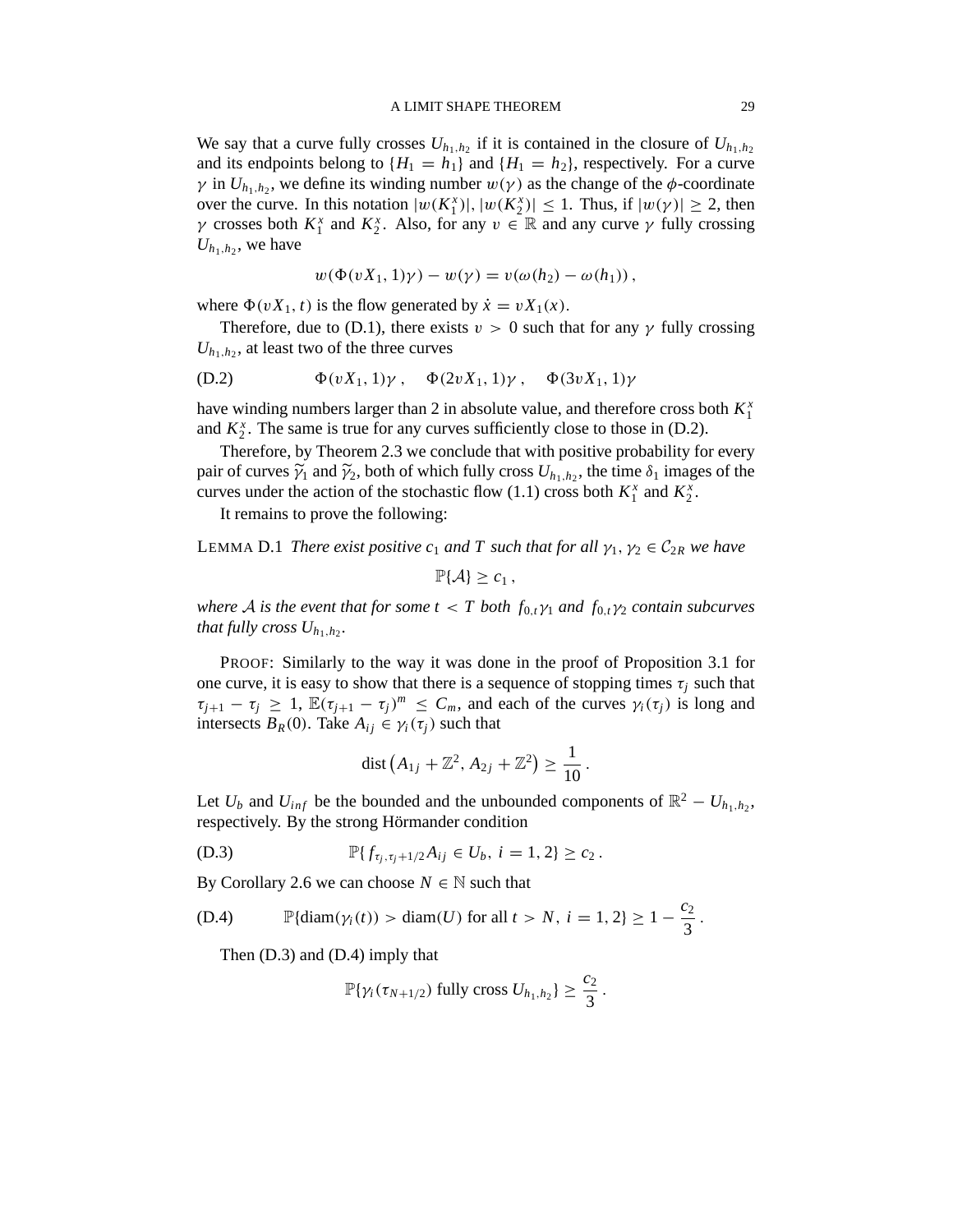Choose *T* such that

$$
\mathbb{P}\bigg\{\tau_N+\frac{1}{2}\leq T\bigg\}\leq \frac{c_2}{6}\,.
$$

Then Lemma D.1 follows with  $c_1 = c_2/6$ .

#### **Appendix E: Morse Functions on the Two-Dimensional Torus**

In this appendix we present some basic facts about so-called Morse functions on the two-dimensional torus  $\mathbb{T}^2$ . An excellent account about Morse functions is Milnor's book [13]. Let  $H : \mathbb{T}^2 \to \mathbb{R}$  be a  $C^{\infty}$  smooth function on  $\mathbb{T}^2$ , let  $C^{\infty}(\mathbb{T}^2)$  be the space of such functions with  $C^{\infty}$  topology, and  $x = (x_1, x_2) \in \mathbb{T}^2$ be a standard coordinate system. A point  $x \in \mathbb{T}^2$  is called *critical* if the gradient of *H* vanishes at *x*, i.e.,  $\nabla H(x) = (\partial_{x_1} H(x), \partial_{x_2} H(x)) = 0$ . A function *H* is called a *Morse* function if all its critical points are nondegenerate, i.e., the Hessian matrix  $\partial_{x_i x_j}^2 H(x)$  has full rank. It follows from the definition that critical points are isolated. Each critical point is either a local minimum (respectively, maximum) or a saddle point. In particular, we have that each Morse function has only finitely many critical points.

LEMMA E.1 *There is an open and dense set of Morse functions in*  $C^{\infty}(\mathbb{T}^2)$ . In *other words, a generic function is Morse.*

PROOF: As we shall see, this lemma follows by the transversality theorem. To each smooth map  $H : \mathbb{T}^2 \to \mathbb{R}$  one associates a so-called 2-jet  $j^2H =$  $(H, \nabla H, \partial^2_{x_i x_j} H) : \mathbb{T}^2 \to \mathbb{R} \times \mathbb{R}^2 \times \mathbb{R}^4$ . Now consider condition  $\Sigma = \{x :$  $\nabla H(x) = 0$  and rank  $\partial_{x_i x_j}^2 H(x) < 2$ . This condition consists of three independent equations or, equivalently, it has codimension 3, which is greater than the dimension of  $\mathbb{T}^2$ . By the transversality theorem [1], the property that the image of  $j^2H$  does not intersect  $\Sigma$  is open and dense. But if  $j^2H$  misses  $\Sigma$ , then *H* is Morse.  $\Box$ 

A different way to prove this lemma is in [13, sec. 5].

An image of a critical point under *H* is called a *critical value*. All the other values in the image  $H(\mathbb{T}^2)$  are called *regular*. It follows from the theorem on implicit functions that the preimage (or level set)  $L_a = H^{-1}(a) \subset \mathbb{T}^2$  of regular value *a* is a smooth curve. Since each Morse function has only finitely many critical points, it has only finitely many critical values.

LEMMA E.2 Let a be a regular value of a  $C^{\infty}$  *smooth Morse function. Then for small*  $\varepsilon > 0$  *and any*  $|a' - a| < \varepsilon$ , *level sets*  $L_{a'} = H^{-1}(a')$  *are smooth curves.*  $Moreover, each connected component of  $H^{-1}([a - \varepsilon, a + \varepsilon])$  *is diffeomorphic to a*$ *cylinder*  $(\phi, I) \in [0, 1] \times \mathbb{T}$  *with level sets*  $L_{a'}$  *being circles*  $\{I = I_{a'}\}.$ 

$$
\Box
$$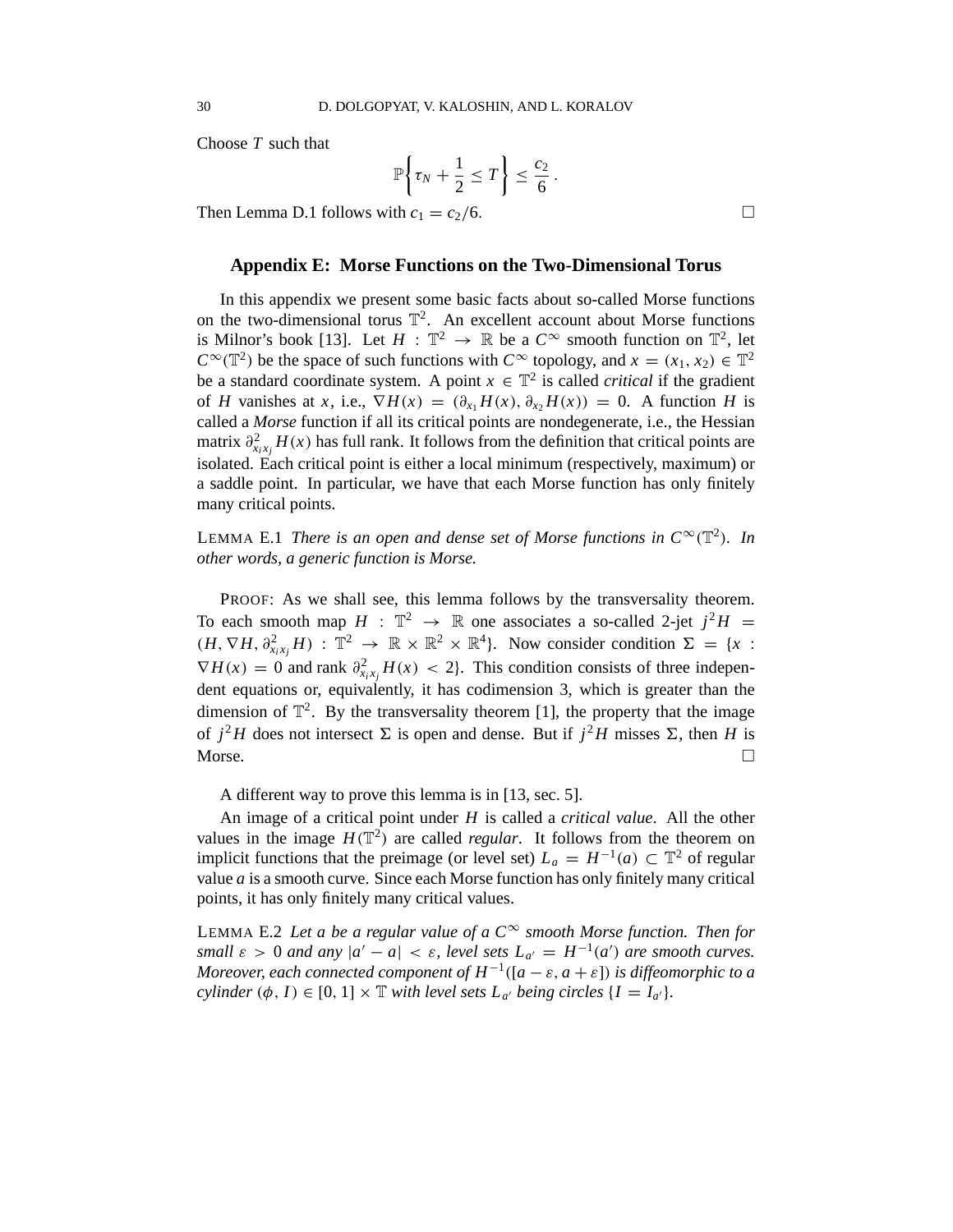PROOF: Since critical points are isolated, for each regular value *a* all nearby values *a'* are regular. By the implicit function theorem for these *a'* level sets,  $\{L'_a\}_{a'}$ are smooth curves and depend smoothly on *a* ′ . Therefore, we could choose local coordinates in  $H^{-1}([a - \varepsilon, a + \varepsilon])$  so that one coordinate parametrizes the value of *H* and the other parametrizes the length of the corresponding level curves.  $\Box$ 

Notice that if *X* is a vector field on  $\mathbb{T}^2$  and *H* is its stream function, then trajectories of *X* belong to level sets of *H*. Therefore, if in this lemma we choose time parametrization on level curves (circles), then we get *action-angle coordinates*. Namely, the vector field *X* in the new coordinate system becomes  $\dot{\phi} = \omega(I)$ ,  $\dot{I} =$ 0 for some smooth function  $\omega(I)$ .

LEMMA E.3 Let *U* be the maximal open set containing  $H^{-1}([a - \varepsilon, a + \varepsilon])$  ⊂  $U \subset \mathbb{T}^2$  where action-angle coordinates can be defined. Then the boundary ∂*U contains a saddle.*

PROOF: By maximality  $\partial U$  must contain critical points. If all those points were maxima and minima, then the closure  $\bar{U}$  would be diffeomorphic to the 2-sphere, a contradiction. The result follows.

**Acknowledgments.** D.D. was partially supported by the NSF and the Sloan Foundation, V.K. was partially supported by an AIM fellowship and the NSF, and L.K. was partially supported by an NSF postdoctoral fellowship.

#### **Bibliography**

- [1] Arnol<sup>'</sup>d, V. I.; Guseĭn-Zade, S. M.; Varchenko, A. N. *Singularities of differentiable maps*. Vol. I. The classification of critical points, caustics and wave fronts. Monographs in Mathematics, 82. Birkhäuser, Boston, 1985.
- [2] Baxendale, P. H. Lyapunov exponents and relative entropy for a stochastic flow of diffeomorphisms. *Probab. Theory Related Fields* **81** (1989), no. 4, 521–554.
- [3] Baxendale, P. H.; Stroock, D. W. Large deviations and stochastic flows of diffeomorphisms. *Probab. Theory Related Fields* **80** (1988), no. 2, 169–215.
- [4] Bony, J.-M. Principe du maximum, inégalite de Harnack et unicité du problème de Cauchy pour les opérateurs elliptiques dégénérés. *Ann. Inst. Fourier (Grenoble)* **19** (1969), fasc. 1, 277–304.
- [5] Carverhill, A. Flows of stochastic dynamical systems: ergodic theory. *Stochastics* **14** (1985), no. 4, 273–317.
- [6] Cranston, M.; Scheutzow, M.; Steinsaltz, D. Linear expansion of isotropic Brownian flows. *Electron. Comm. Probab*. **4** (1999), 91–101.
- [7] Cranston, M.; Scheutzow, M.; Steinsaltz, D. Linear bounds for stochastic dispersion. *Ann. Probab*. **28** (2000), no. 4, 1852–1869.
- [8] Dolgopyat, D.; Kaloshin, V.; Koralov, L. Sample path properties of the stochastic flows. *Ann. Probab*. **32** (2004), no. 1A, 1–27.
- [9] Dolgopyat, D.; Kaloshin, V.; Koralov, L. Hausdorff dimension in stochastic dispersion. *J. Statist. Phys*. **108** (2002), no. 5-6, 943–971.
- [10] Léandre, R. Minoration en temps petit de la densité d'une diffusion dégénérée. *J. Funct. Anal*. **74** (1987), no. 2, 399–414.